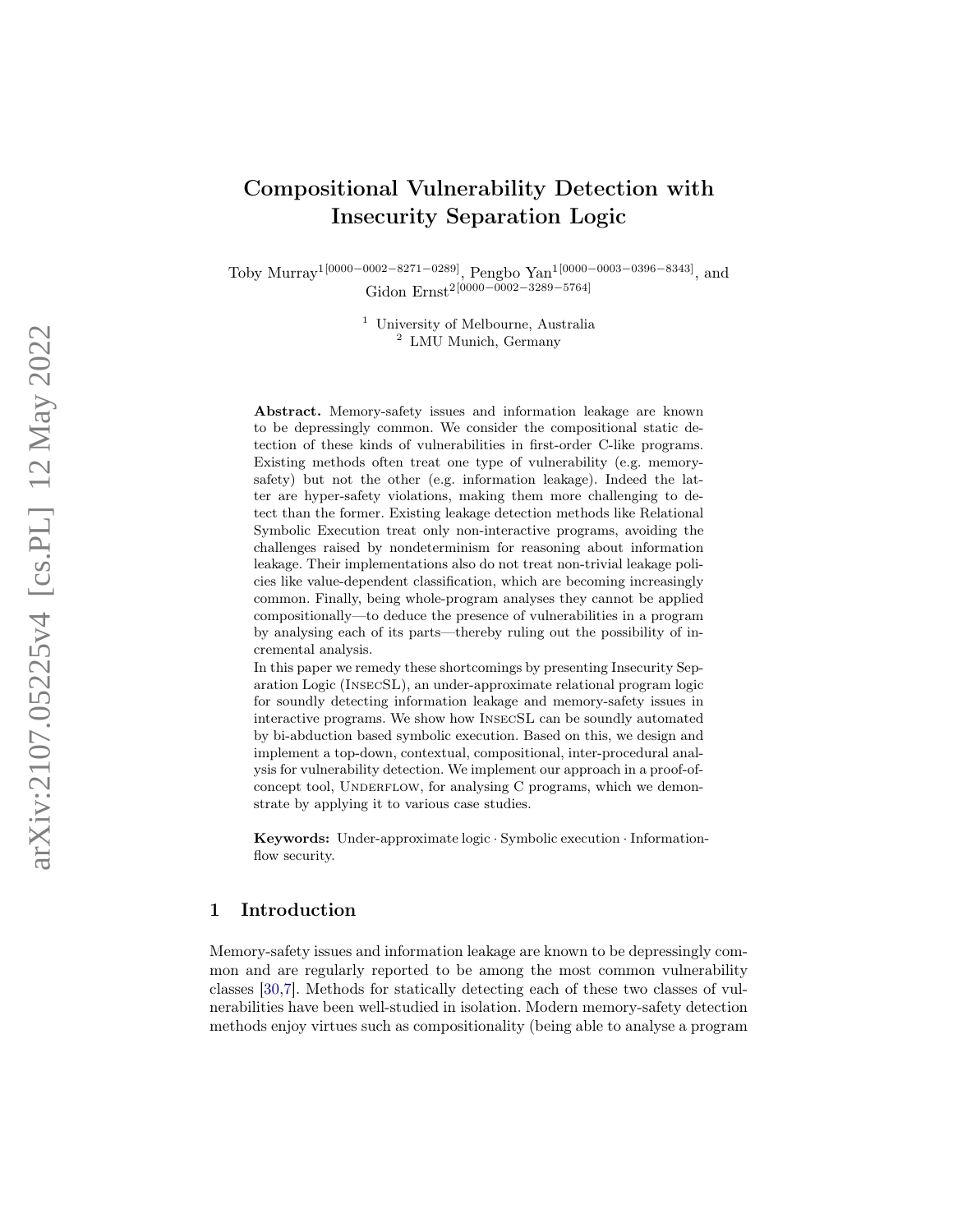one-function-at-a-time, enabling incremental analysis [\[5\]](#page-30-1)), and low false positive rates enabled by precise program and memory models [\[26\]](#page-31-1).

Methods for detecting information leakage vulnerabilities, on the other hand, lag somewhat behind. Existing static information leakage detection methods [\[13,](#page-30-2)[9,](#page-30-3)[10\]](#page-30-4) enjoy neither the compositionality nor the precision common to memory-safety detectors. Also, they consider only simple, deterministic programming languages. Yet nondeterminism is ubiquitous in real programs. In reality this means their applicability has so far been limited largely to small fragments of non-interactive code, like cryptographic routines, that implement straightforward security policies; excluding programs that interact with their environments and increasinglycommon policies, such as those employing value-dependent classification [\[33](#page-31-2)[,2](#page-30-5)[,34,](#page-31-3)[28,](#page-31-4)[29](#page-31-5)[,23,](#page-31-6)[20,](#page-31-7)[16,](#page-30-6)[32,](#page-31-8)[22,](#page-31-9)[21,](#page-31-10)[12\]](#page-30-7).

On the one hand, this situation is understandable: information leakage, being a hypersafety property [\[8\]](#page-30-8), is naturally more difficult to reason about than simple safety violations: reasoning about the former requires reasoning about pairs of program executions. In addition, nondeterminism has long been known to considerably complicate reasoning about information leakage [\[14\]](#page-30-9)—after all nondeterminism is often used to abstract away sources of information, hindering reasoning about the propagation of that information.

In this paper we seek to overcome these shortcomings. To do so we present Insecurity Separation Logic (InsecSL), an under-approximate relational program logic [\[18,](#page-30-10)[17\]](#page-30-11) for first-order C-like programs. InsecSL is designed to allow sound detection of information leakage and memory-safety issues in interactive programs. We show how InsecSL can be soundly automated by bi-abduction based symbolic execution. Based on this, we design and implement a top-down, contextual, compositional, inter-procedural analysis for vulnerability detection. We implement our approach in a proof-of-concept tool, UNDERFLOW, for analysing C programs, which we demonstrate by applying it to various case studies.

The mechanisation and soundness theorems for InsecSL and its bi-abduction based symbolic execution, plus the tool UNDERFLOW and case studies to which it has been applied are available for download here: [https://www.dropbox.com/](https://www.dropbox.com/s/rmxq4ijb6qhmb28/SAS_Supplementary_Material.tar.gz?dl=0) s/rmxq4ijb6qhmb28/SAS Supplementary Material.tar.gz?dl=0

# 2 Overview and Motivation

## <span id="page-1-0"></span>2.1 A Motivating Scenario

We use the program in Fig. [1](#page-2-0) to both motivate and explain our approach, which implements the core of a simple auction server. The server can run auctions in one of two modes: public- or sealed-bid. In a sealed-bid auction, all information about bids must be kept secret until after the auction is finished, at which point only the winning bid is announced. In a public-bid auction, bids may be revealed as they are placed.

Bids in this auction are pairs of ints:  $(id, qt)$  where id is an identifier that identifies the bidder who submitted the bid, and  $qt$  is the amount (or  $quote)$ ) submitted in the bid. The C struct type idqt (whose definition is omitted) pairs these two values together.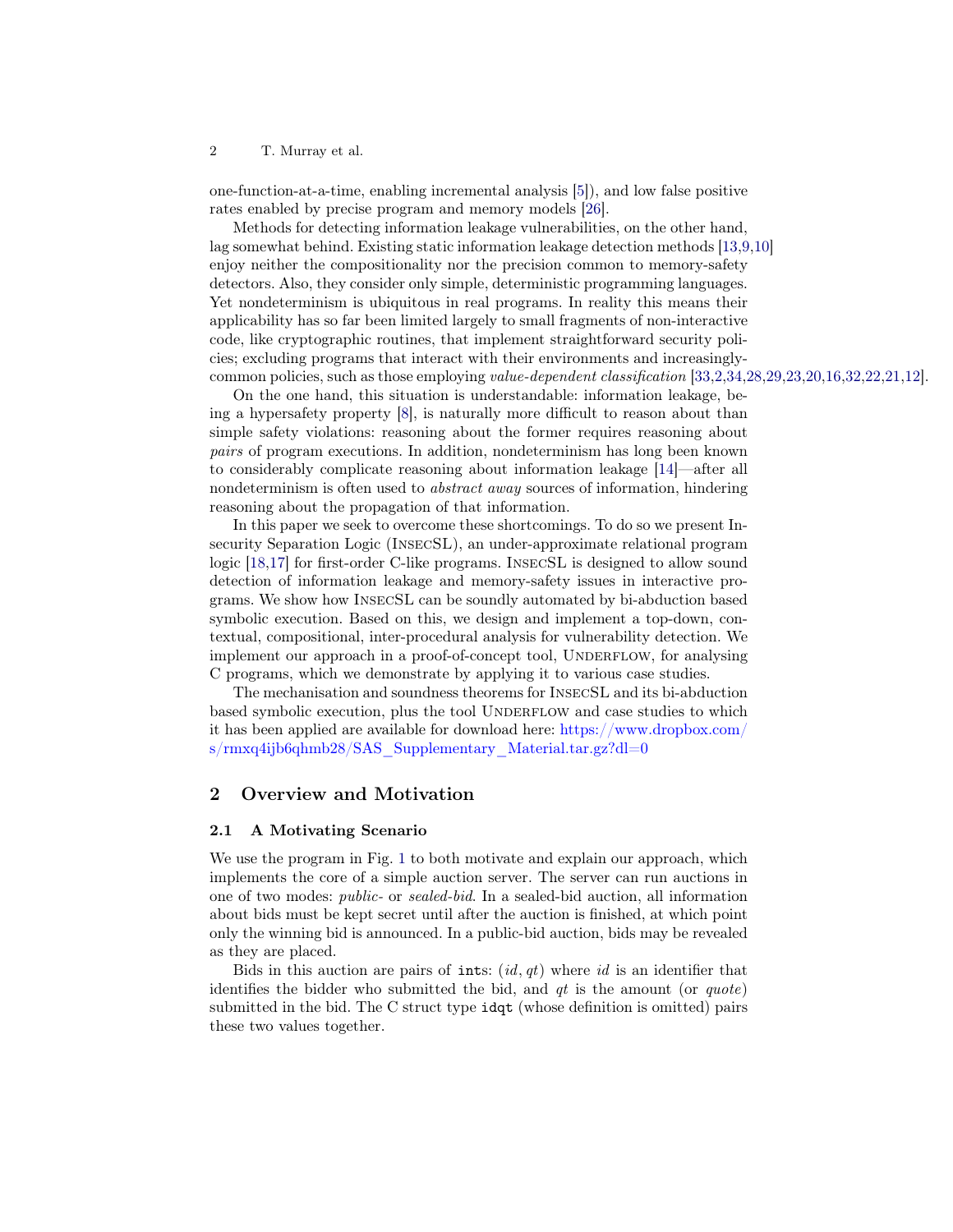```
void run_auction (int is_sealed ){
          // ... allocate s, d, bid; start the auction
          while (\n<math>*</math> still going */get_bid ( is_sealed ,bid );
            add_bid(s,d,bid);
          }
          // ... close the auction
       }
       void add_bid(idqt *s, int *d, idqt *bid){
          // ...
          idqt_max(s, bid);
          // ...
       }
       void idqt_max ( idqt *a, idqt *b){
          if (b - > qt > a - > qt){
            a - > id = b - > id;a - >qt = b - >qt;log_current_max(a->id, a->qt);
          }
       }
Detection
                  run_auction()
            get_bid() add_bid() close_auction()
                       idgt_max()
```
<span id="page-2-0"></span>Fig. 1. The core of an auction server, supporting both sealed-bid and publicbid auctions, inspired from [https://bitbucket.org/covern/secc/src/master/examples/](https://bitbucket.org/covern/secc/src/master/examples/case-studies/auction.c) [case-studies/auction.c,](https://bitbucket.org/covern/secc/src/master/examples/case-studies/auction.c) including its callgraph.

The top-level function run\_auction() maintains three simple pieces of state: the current maximum bid s, the auction status d, and the struct bid used to store newly submitted bids. New bids are received via the get\_bid() function, and processed by the add\_bid() function. To process a new bid, add\_bid() compares it to the current maximum bid using the function idqt\_max(), which updates the current maximum so that it always refers to the maximum bid received so far. The top-level parameter is\_sealed determines whether the auction is a sealed-bid or a public-bid auction.

While simple, this program exhibits features that put it beyond the reach of existing static information flow detection methods. Firstly, get\_bid() is inherently nondeterministic: it may return arbitrary values, since it is the interface between the program and its environment. Secondly, it exhibits so-called value-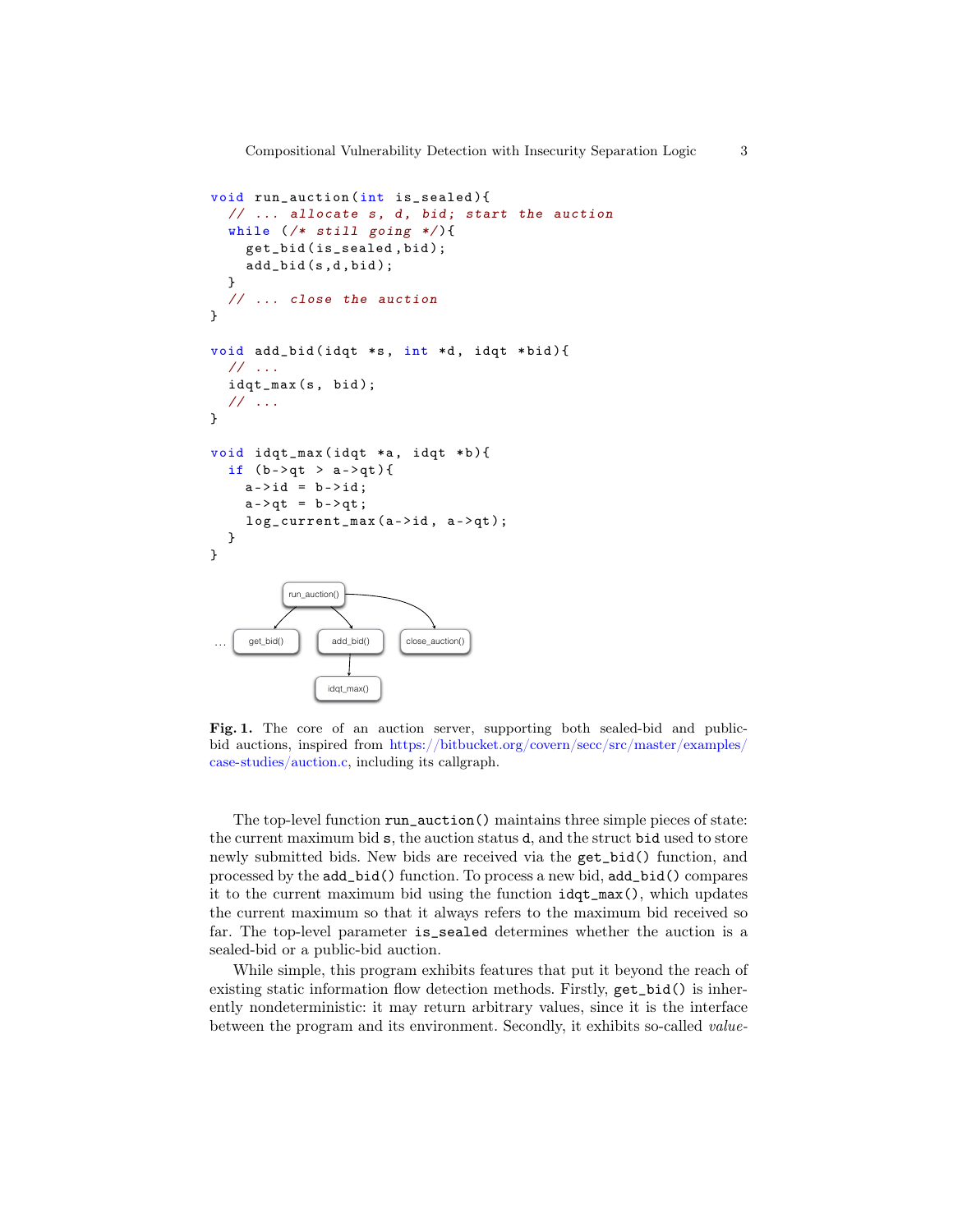dependent classification, in which whether some data is considered secret (aka is "classified") depends on some other data. Specifically, the new bid obtained by calling get\_bid() should be treated as secret when is\_sealed is non-zero (i.e. is true), and can be treated as public data otherwise.

Unfortunately, idqt\_max() is insecure when is\_sealed is non-zero. To maximise efficiency, it updates the maximum bid only when the newly submitted bid is larger than the current maximum. However, in a sealed-bid auction this gives rise to a timing leak that can be exploited by auction participants to game the auction, since it allows them to infer whether the bid they have submitted is greater than the current maximum or not.

# <span id="page-3-0"></span>2.2 Nondeterminism and Information Leakage

Why is nondeterminism (like that exhibited by  $get\_bid()$  in Fig. [1\)](#page-2-0) such a challenge for reasoning about information leakage? The trouble is that information leakage is a hyperproperty [\[8\]](#page-30-8) that compares program executions. For example, idqt\_max() from Fig. [1](#page-2-0) has a timing leak because when we run it on two different secret inputs it takes differing amounts of time to execute. Specifically, in a sealed-bid auction if the current maximum bid is larger or equal to the newly submitted bid vs. when it is not.

For deterministic programs defining information leakage is straightforward. A deterministic program has an information leak when, if run from two initial states that agree on the values of all public data, the outputs it produces that can be observed by some attacker are distinguishable. Without loss of generality (wlog), assume a simple deterministic programming language over memory states that map (global) program variables to values, and in which all program outputs are recorded in the values of program variables. Let  $\stackrel{\text{low}}{=}$  denote the binary relation on memory states that holds precisely when two states agree on the values of all program variables that contain public data. Write  $\stackrel{\text{low}}{\neq}$  to denote the complement:  $s \neq s'$  means that an attacker can distinguish the states s and s'. Then a program  $c$  leaks information precisely when there exists initial states  $s$  and  $s'$ related by  $\stackrel{\text{low}}{=}$  from which execution terminates in states t and t' for which  $t \not\stackrel{\text{low}}{=} t'.$ We can express this as a judgement in relational Hoare logic [\[4\]](#page-30-12) (in which the usual pre- and post-conditions of Hoare logic are replaced by binary relations) as follows. Program  $c$  leaks information when there exists a non-empty prerelation  $P$  for which

$$
P \subseteq \stackrel{\mathsf{low}}{=} \text{ and } \{P\} \ c \ {\stackrel{\mathsf{low}}{P}}
$$

Nondeterminism significantly complicates things. Firstly, depending on the kind of nondeterminism a program exhibits, different definitions of information leakage need to be used. Two factors need to be taken into account: (1) whether the nondeterminism should be hidden from an attacker and (2) whether it can be refined (e.g. to a deterministic implementation).

Regarding issue (1), nondeterminism is often used to model concurrent scheduling. But in many real-world applications, the threat model assumes scheduling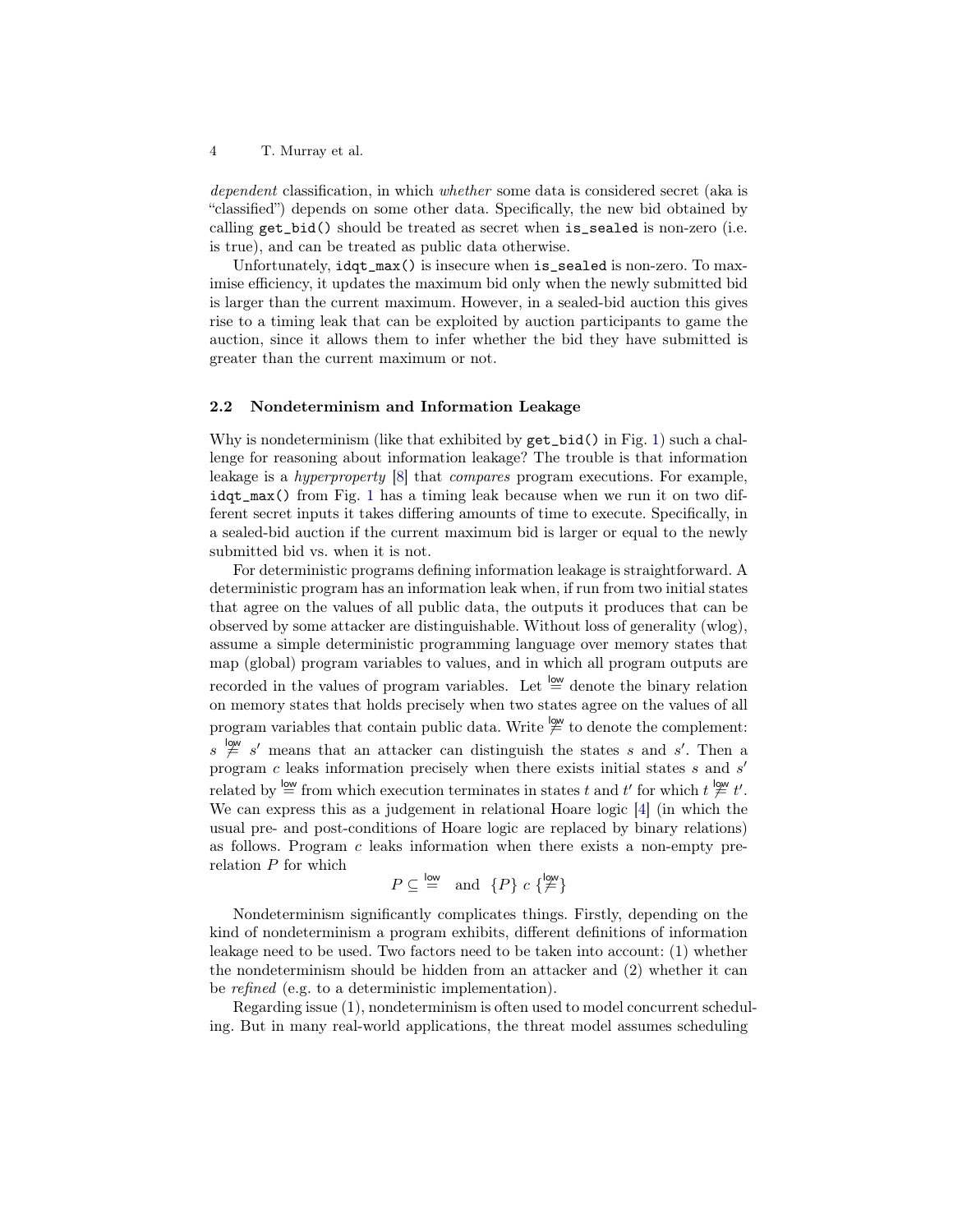decisions are known to attackers (for instance because scheduling decisions are allowed to be based only on public information [\[19\]](#page-30-13)). Such nondeterminism need not be hidden from an attacker. On the other hand, nondeterminism that is used to model memory allocation (the choices about which addresses to allocate) is prudent to hide from attackers, e.g. to help defend against attacks on address space layout randomisation (ASLR).

Regarding issue (2), consider a program that implements a perfectly secure one-time-pad to encrypt a single secret bit  $h$ : it first nondeterministically selects a key bit k and then XORs k with h before revealing the result to the attacker. One way to define what it means for this program to be secure is via a so-called *possibilistic* security definition that states that no matter the value of  $h$ , the same set of outcomes for this program must be possible. However such definitions are ill-suited when nondeterminism can be refined by an implementation. For instance, suppose the mechanism that generates the random key bit  $k$  always chooses the bit 0, thereby defeating the encryption. This case is an example of the so-called refinement-paradox [\[14\]](#page-30-9) in which an apparently secure program becomes insecure when nondeterminism is refined away. This issue is a known problem for possibilistic security definitions.

We therefore eschew possibilistic security definitions in this paper. Supposing we can distinguish those nondeterministic choices that a program makes that are allowed to be revealed to an attacker from those it should keep secret (we explain how INSECSL does this in Section [2.5\)](#page-6-0), we therefore say that a program leaks information when it is run from two initial states that agree on the values of public data, when all nondeterministic choices that are allowed to be revealed to an attacker are made identically in the two executions, but the executions finish in states distinguishable to the attacker.

Perhaps surprisingly, this definition cannot be phrased as a relational Hoare triple. For instance, consider the insecure program that inputs a secret number and immediately reveals it to an attacker. There is no pair of initial states from which *all* final states that execution terminates in are distinguishable.

Indeed, we observe therefore that over-approximate reasoning methods (including Hoare logics) are ill-suited for reasoning precisely about information leakage for nondeterministic programs.

## 2.3 Under-Approximate Reasoning

We therefore adopt under-approximate reasoning instead. Following Murray [\[18\]](#page-30-10), who showed how to define the relational analogue of de Vries and Koutavas' under-approximate Hoare logic [\[11\]](#page-30-14), for binary relations  $P$  and  $Q$  we write

 $[P]$  c  $[Q]$ 

when for all pairs of final states t and  $t'$  related by  $Q$ , there exists initial states s and  $s'$  related by P from which c executes to terminate in t and t' respectively. In under-approximate judgements like this one,  $P$  is called the *presumption* while  $Q$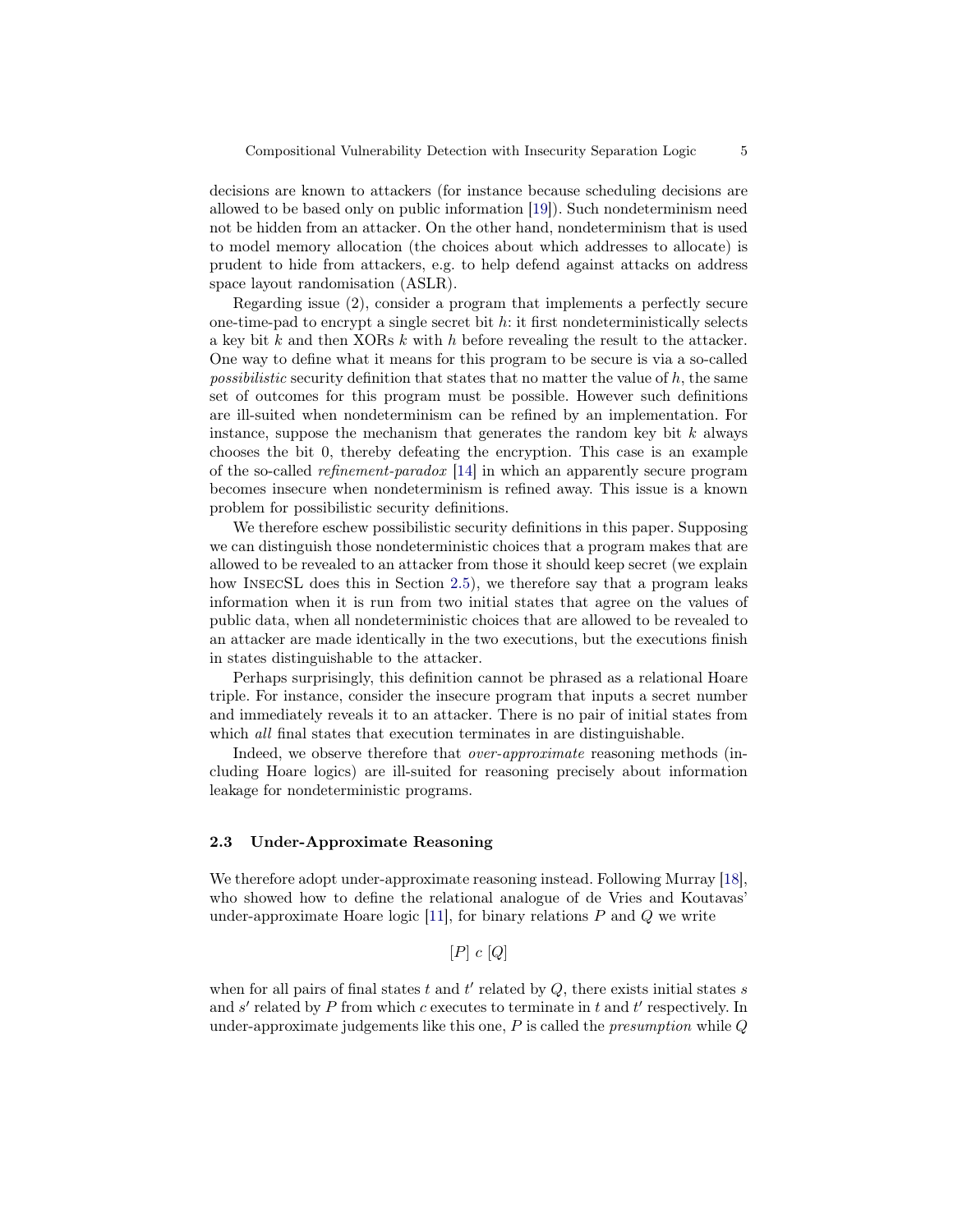is called the result  $[25]$ . Then c exhibits information leakage precisely when  $[18]$ there exists a non-empty post-relation Q such that

$$
Q \subseteq \stackrel{low}{\neq}
$$
 and  $\stackrel{low}{=} c [Q].$ 

Interestingly, while Murray [\[18\]](#page-30-10) proposed under-approximate reasoning for detecting information leakage, he did so over a deterministic programming language. We show however that for deterministic programs, under-approximate reasoning is no more expressive than its over-approximate counterpart.

<span id="page-5-0"></span>Theorem 1. For all predicates (respectively binary relations) P and Q and programs c, if  $[P]$  c  $[Q]$  and  $Q$  is satisfiable, then there exists some precondition (respectively pre-relation) P' such that  $\{P'\}$  c  $\{Q\}$  non-vacuously (i.e. P' is satisfiable).

*Proof.* The following proof is for the case in which  $P$  and  $Q$  are predicates (i.e. unary relations). It generalises to binary relations straightforwardly. We write  $\langle c, s \rangle \Rightarrow t$  when execution of program c from initial state s terminates in state t.

Given P, c and satisfiable Q such that  $[P]$  c  $[Q]$ , then there exists some final state t such that  $Q(t)$ , initial state s such that  $P(s)$  and  $\langle c, s \rangle \Rightarrow t$ . Define P' then so that  $P'(x) = (x = s)$ , i.e. P' holds only for the state s. Since  $\langle c, s \rangle \Rightarrow t$ and the program c is deterministic, then t is the only state x for which  $\langle c, s \rangle \Rightarrow x$ holds. Also, since  $Q(t)$ ,  $Q(x)$  holds for all x for which  $\langle c, s \rangle \Rightarrow x$  holds. Thus  $\{P'\}\,c\,\{Q\}.$  Finally, P' is trivially satisfiable since  $P'(s)$  by definition.  $\Box$ 

In some sense, under-approximate reasoning therefore *only* has value for nondeterministic programs. This perhaps explains why prior static information leak detection methods like relational symbolic execution [\[13\]](#page-30-2) that are based on overapproximate relational Hoare logic worked: because they were confined to deterministic programs.

## 2.4 Under-Approximate Relational Summaries

Under-approximate relational reasoning therefore allows us to detect information leakage. Phrasing such reasoning as judgements in a program logic allows us to carry out this reasoning compositionally.

The judgements of the program logic we present for doing so, InsecSL, provide a logical means to summarise the insecurity of individual program pieces.

InsecSL's design borrows ideas from the recent under-approximate separation logic ISL [\[26\]](#page-31-1) and the over-approximate relational separation logic [\[31\]](#page-31-12) SecCSL [\[12\]](#page-30-7).

In INSECSL, we can express the insecurity of  $idqt_max()$  as follows:

$$
[\texttt{\&b->qt}\mapsto\texttt{\&b->qt}\mapsto\texttt{\&aqt}] \\ \texttt{idqt\_max(a,b)} \\ [insec: \texttt{\&bqt}\gt;\texttt{aqt}:\texttt{\#}\texttt{\&a}*\texttt{\&b->qt}\mapsto\texttt{\&bqt}*}\texttt{\&a->qt}\mapsto\texttt{\&aqt}]
$$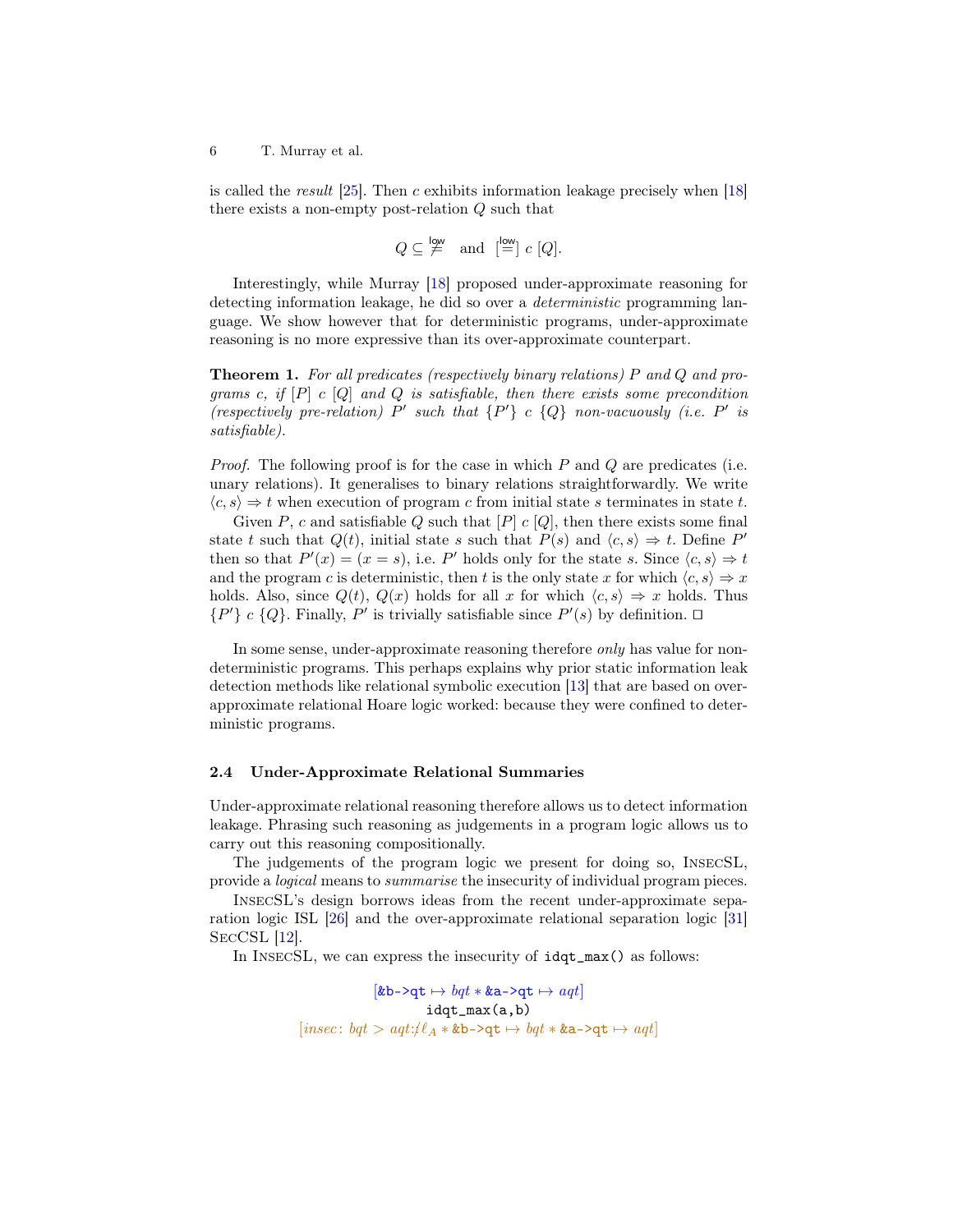Here the  $*$  and  $\mapsto$  are INSECSL's analogues of the traditional separating conjunction and points-to assertions of separation logic. For a pointer expression  $e_p$ ,  $e_p \mapsto e_v$  means that at the heap location to which expression  $e_p$  evaluates holds the value to which expression  $e_v$  evaluates.  $P * Q$  means that the assertions  $P$ and Q both hold and, moreover, refer to distinct parts of the heap. For a pointer p to an idqt struct,  $\&p\rightarrow qt$  is read  $\&(p\rightarrow qt)$  and denotes the heap location in which the quote field of the struct lives. For an expression e, assertions  $e:\ell_A$ state that e is secret information that should not be leaked.

The relational InsecSL judgement about idqt\_max() above is read as follows: for all pairs of final states in which the quote fields of the structs to which pointers a and b respectively point hold the (arbitrary) values  $aqt$  and  $bqt$  respectively, in which the comparison  $bqt > aqt$  is secret (not known to the attacker), there exists initial states in which the aforementioned struct fields (necessarily) refer also to *aqt* and *bqt* from which execution can occur to reach the final states, at which point the two executions will be distinguishable to the attacker.

The assertion  $bqt > aqt$ :  $\ell_A$  states that whether  $bqt > aqt$  is not known to the attacker. Here  $\ell_A$  denotes the attacker's security level (see Section [3.1\)](#page-12-0). This assertion (like all InsecSL assertions) is evaluated over a pair of states (i.e. it compares two states), since InsecSL reasons about (compares) pairs of program executions. The states being compared between these pairs of program executions always represent the attacker's knowledge, in the following sense: if some information (e.g. the value of a variable, or the value stored in a heap location, or the result of a comparison like  $bqt > aqt$  is identical in both states being compared, then we say that the attacker knows that information. (We make this precise later when we define the semantics of InsecSL assertions in Section [3.6.](#page-18-0)) Thus when  $bqt > aqt$ :/ $\ell_A$  holds over a pair of states, it means that when we evaluate this greater-than comparison (a boolean value) in each of the states and compare the results they are different: in one state the comparison evaluates to true while in the other it evaluates to false. This explains why the two executions of course branch in different directions and, hence, leak information about this comparison.

# <span id="page-6-0"></span>2.5 Insecurity Separation Logic

InsecSL is carefully designed to neatly treat nondeterminism (both attackervisible and secret nondeterminism), and to enable precise reasoning about nontrivial security policies including value-dependent classification.

It is formally defined over a core language that, to model nondeterminism, includes the **input** command: for a local variable x and expression  $e_\ell$  denoting a security level,  $x := \text{input}(e_\ell)$  denotes nondeterministic input on the *input channel e<sub>l</sub>*, placing the result into the variable x. In particular, as is common when proving information flow security for interactive programs [\[27\]](#page-31-13), we imagine a set of partially ordered security levels  $\ell$ , ordered by  $\subseteq$ . For each security level  $\ell$ we imagine the existence of a corresponding input channel. The attacker whose security level is  $\ell_A$  we assume knows all inputs on channels  $\ell'$  for which  $\ell' \sqsubseteq \ell_A$ , i.e. all channels at or below the level of the attacker. Thus in the simple case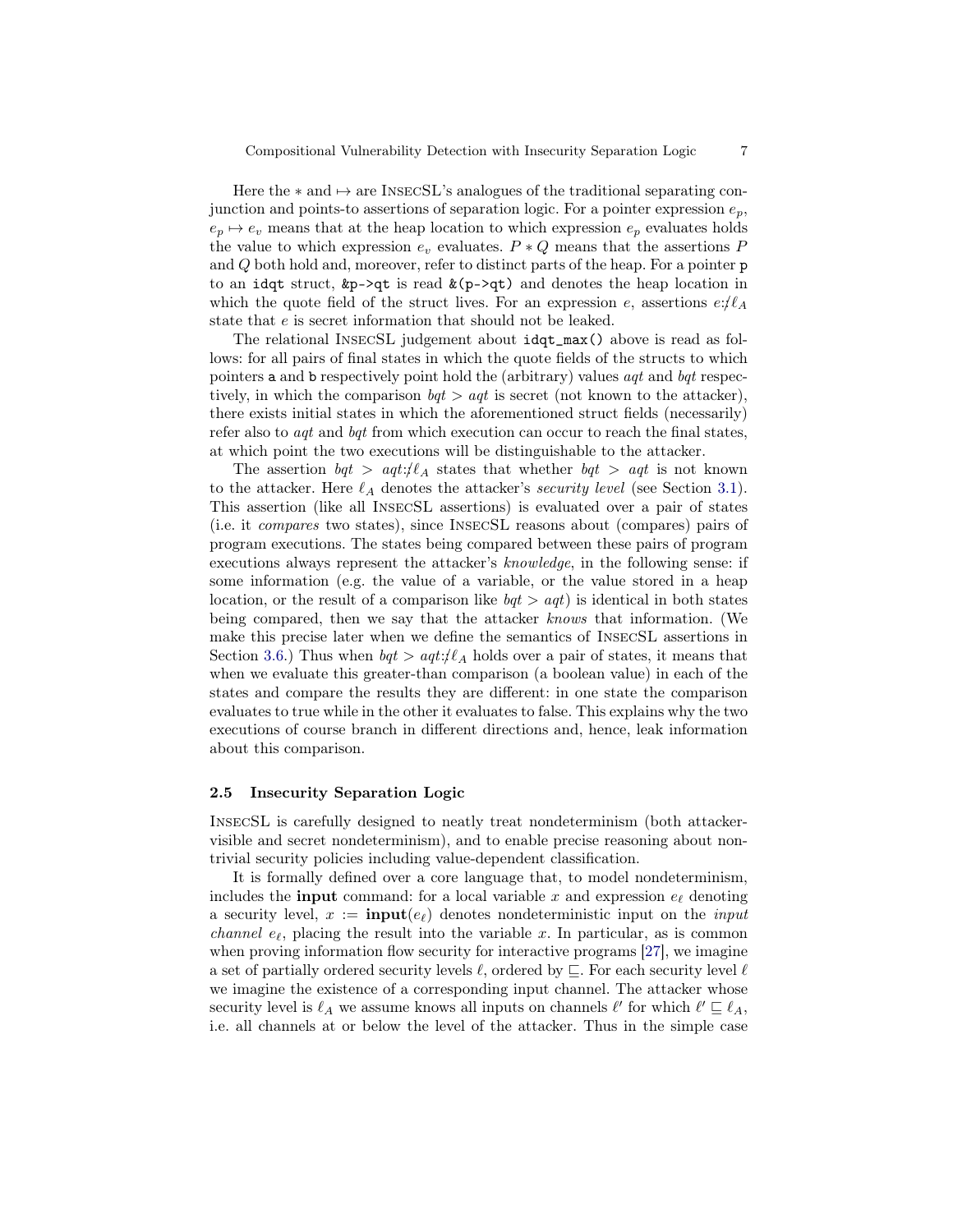involving two distinct security levels high and low for which low  $\subseteq$  high, but high  $\not\sqsubseteq$  low, and in which the attacker's security level is low,  $x := \text{input}(low)$ models a nondeterministic choice that is allowed to be revealed to the attacker, while  $x := \text{input}(\text{high})$  models nondeterminism that should be kept secret from the attacker.

One of the core rules of InsecSL, which illustrates its elegance, is that for input commands. We formally state it later in full generality; however the following is a simplification for when x does not appear free in  $e_{\ell}$ :

 $[\mathbf{emp}]$   $x := \mathbf{input}(e_\ell)$   $[ok : x :: e_\ell]$ 

It says that inputting is safe and that the resulting value that is input is known to the attacker precisely when the attacker's security level  $\ell_A$  is at or above  $e_\ell$ . The assertion  $e$ :  $e_{\ell}$  is the converse of  $e$ :/ $e_{\ell}$  and defines what information is known to the attacker.

Because the security assertions like  $e$ :  $e_{\ell}$  and  $e$ :/ $e_{\ell}$  support arbitrary expressions  $e_{\ell}$  denoting security levels, INSECSL naturally supports reasoning about value-dependent classification policies. For example, the behaviour of nondeterministic functions like get\_bid() is straightforwardly specified. The following summary states that get\_bid() can return arbitrary bids in bid and that the quote of the bid is secret when is\_sealed is true (i.e. when a sealed-bid auction is being run):

<span id="page-7-1"></span> $[\texttt{kbid-} $\rightarrow id * \texttt{kbid-} $\rightarrow qt] \texttt{ get\_bid}(\texttt{is\_sealed,bid})$  $[ok: kbid->id \rightarrow nid * kbid->qt \rightarrow nat * nqt : (is\_sealed?high : low)]$  (1)

We formally define InsecSL and establish its soundness for detecting vulnerabilities later in Section [3.](#page-12-1)

#### <span id="page-7-2"></span>2.6 Summary Inference via Symbolic Execution

Our method for automating InsecSL reasoning lifts under-approximate biabduction based symbolic execution to the relational setting. It was developed concurrently to and independently of the recent work of Le et al. [\[15\]](#page-30-15), whose work treats the non-relational logic ISL [\[26\]](#page-31-1), to which it shares many similarities. Ours is the first to enjoy a mechanised proof of soundness. We illustrate it with a small example.

The top of Fig. [2](#page-8-0) depicts a tiny example function that takes an array (pointer) arr and offset off and branches on whatever value is stored at arr[off] and, hence, leaks this value. This insecurity is captured by the following summary:

<span id="page-7-0"></span>
$$
((\text{arr} + \text{off}) \mapsto x] \text{ example}(\text{arr}, \text{off})
$$

$$
[insec: x = 0: \ell A * (\text{arr} + \text{off}) \mapsto x]
$$

$$
(2)
$$

Specifically, in accordance with the behaviour of C conditionals, when executing the if-condition, the boolean condition that is branched on is whether whatever value  $x$  that is loaded from the pointer ptr is zero, where ptr at this point is equal to  $arr + off$ .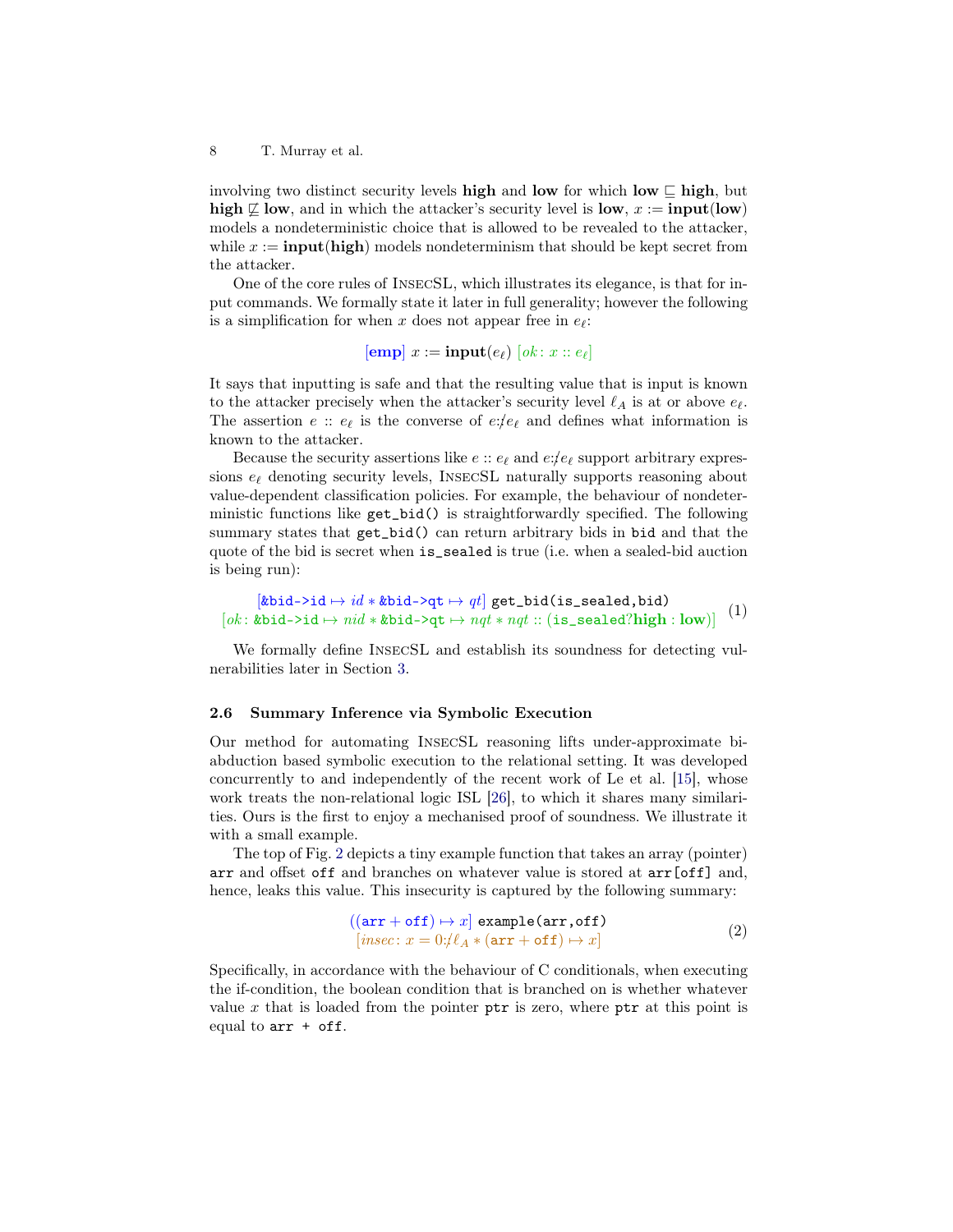```
void example (int *arr , int off ){
   int *ptr = arr + off;int val = *ptr;if (val)
      // ...
}
void example (int *arr, int off) {
   [(\, \mathbf{1} \,) \texttt{arr} = a \; * \; \texttt{off} = o \; (\, \mathbf{4} \,) * \; (a + o) \mapsto x]int *ptr = arr + off;[ok:2] \texttt{ptr} = a + o * \texttt{arr} = a * \texttt{off} = o \texttt{③} * (a + o) \mapsto x]int val = *ptr;[insec: (5)val = x * ptr = a + o * arr = a * off =
o * (a + o) \mapsto x \bullet x = 0: \ell Aif (val)
      // ...
}
```
<span id="page-8-0"></span>Fig. 2. A function and inference of an insecurity summary via symbolic execution. Green assertions are those inferred to make forward progress; brown ones infer conditions under which information leakage occurs.

To infer this summary, we apply a variant of forward symbolic execution traditionally applied to automate specification inference in separation logics [\[6\]](#page-30-16).

How our symbolic execution method does this inference for the example program is depicted in the bottom of Fig. [2.](#page-8-0) Analysis begins  $(1)$  at the start of the function with the assertion  $arr = a * off = o$  in which the logical variables a and  $o$  capture the initial values of the parameters  $arr$  and  $off.$  Symbolically executing the assignment to local variable ptr yields the fact  $(2)$  that  $ptr = a+o$ .

Symbolic execution now encounters the dereference  $(\text{load})$  of ptr. Contrary to recent work [\[26\]](#page-31-1), our symbolic execution method's goal is to infer as many summaries as possible. Hence, at this point, it considers two possibilities: either the pointer ptr is invalid or it is valid. The former possibility (after simplification) yields the "error" summary:

<span id="page-8-1"></span>
$$
[(\text{arr} + \text{off}) \nleftrightarrow ] \text{ example}(\text{arr}, \text{off})
$$
  

$$
[err: (\text{arr} + \text{off}) \nleftrightarrow ]
$$
 (3)

For a pointer  $e_p$ ,  $e_p \nleftrightarrow$  says that this pointer is invalid [\[26\]](#page-31-1). The inference of this summary is a simpler case of that for the insecurity summary [\(2\)](#page-7-0). The summary [\(2\)](#page-7-0) is inferred when considering the second possibility for the load of ptr: when ptr is a valid pointer.

To consider this case, symbolic execution infers  $(3)$  the requirement that ptr's current value  $(a + o)$  is a valid pointer:  $(a + o) \mapsto x$  for some fresh logical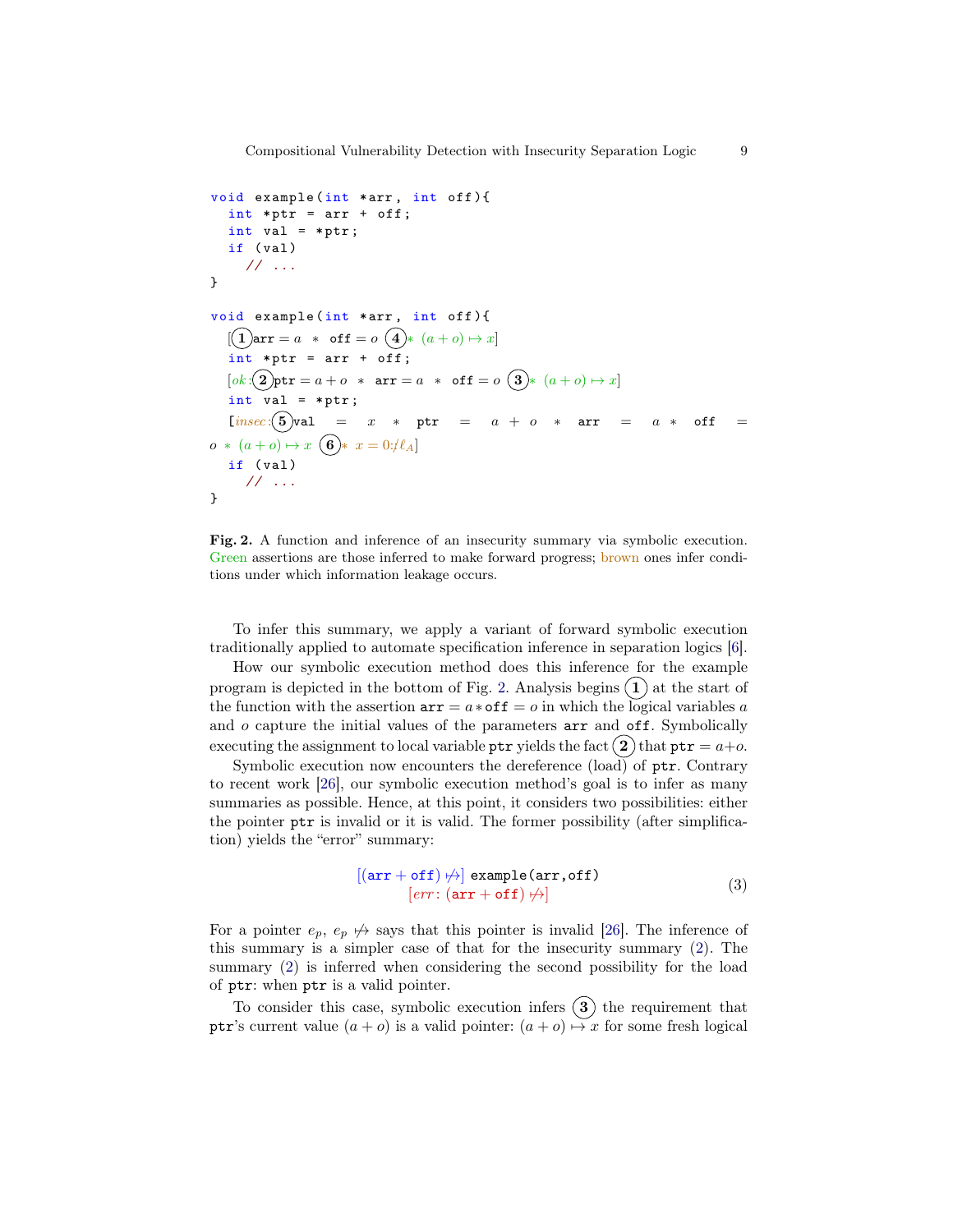variable x. However, the initial state  $(\text{arr} = a * \text{off} = o)$  from which symbolic execution began said nothing to imply that ptr would be a valid pointer at this stage of execution. Therefore this new fact  $(a + o) \mapsto x$  must be added to the initial state.

By construction, newly inferred facts like  $(a + o) \mapsto x$  mention only logical variables (in this case, only  $a, o$ , and  $x$ ) and so can be safely propagated back to the initial state always using separation logic's frame rule:

$$
\frac{[P] \ c \ [Q]}{[P * R] \ c \ [Q * R]} \mathsf{FRAME}
$$

This rule says that a new assertion R can be conjoined to an existing summary  $[P]$  c  $[Q]$  so long as R mentions no variables modified by the program c, which is trivially true when  $R$  mentions only logical variables.

Thus applying this rule in the example of Fig. [2](#page-8-0) our symbolic execution method  $(4)$  pushes the new assertion into the initial state.

Symbolic execution can now proceed  $(5)$  past the load val = \*ptr of pointer ptr. It now encounters the control-flow branch on val. As with the earlier load of pointer ptr, our symbolic execution method considers two possibilities: either the value on which execution is branching is secret or not. The former leads to the summary [\(2\)](#page-7-0) so we concentrate on it here. Symbolic execution infers  $(6)$ that this branch can leak information if  $val$ 's current value  $(x)$  being zero or not is secret, i.e. when  $x = 0: \ell A$ .

At this point symbolic execution has inferred the following insecurity summary for the *internal* behaviour of example(), where "..." abbreviates the code considered to this point:

> $[\texttt{arr} = a * \texttt{off} = o * (a + o) \mapsto x]$ . . .  $[insec: val = x * ptr = a + o * arr = a *$  $\texttt{off} = o \; * \; (a + o) \mapsto x \; * \; x = 0 : \ell A]$

Roughly (see Section [4.1\)](#page-25-0), it can be turned into an insecurity summary for example()'s external behaviour (to be useful for inter-procedural analysis) by existentially quantifying over the local variables, in this case val. Doing so, and then simplifying, yields the original insecurity summary [\(2\)](#page-7-0).

Unlike spatial assertions like  $(a + o) \mapsto x$ , so-called *pure* assertions like  $x = 0$ :/ $\ell_A$  are not pushed back into the initial state during symbolic execution. This is because they need only appear in the result (post) assertion in function summaries. Specifically, for some function  $func(args)$ , any summary  $[P]$  func(args)  $[Q]$  is logically equivalent to one in which all pure assertions in Q are conjoined with P. This is because pure assertions can refer only to local variables, which remain unchanged after a function call (as in much prior work, stack variables whose addresses are taken are placed into the heap).

Therefore, to avoid duplication, we write function summaries in under-approximate separation logics like INSECSL in a *normal form* in which the presumption never contains pure assertions.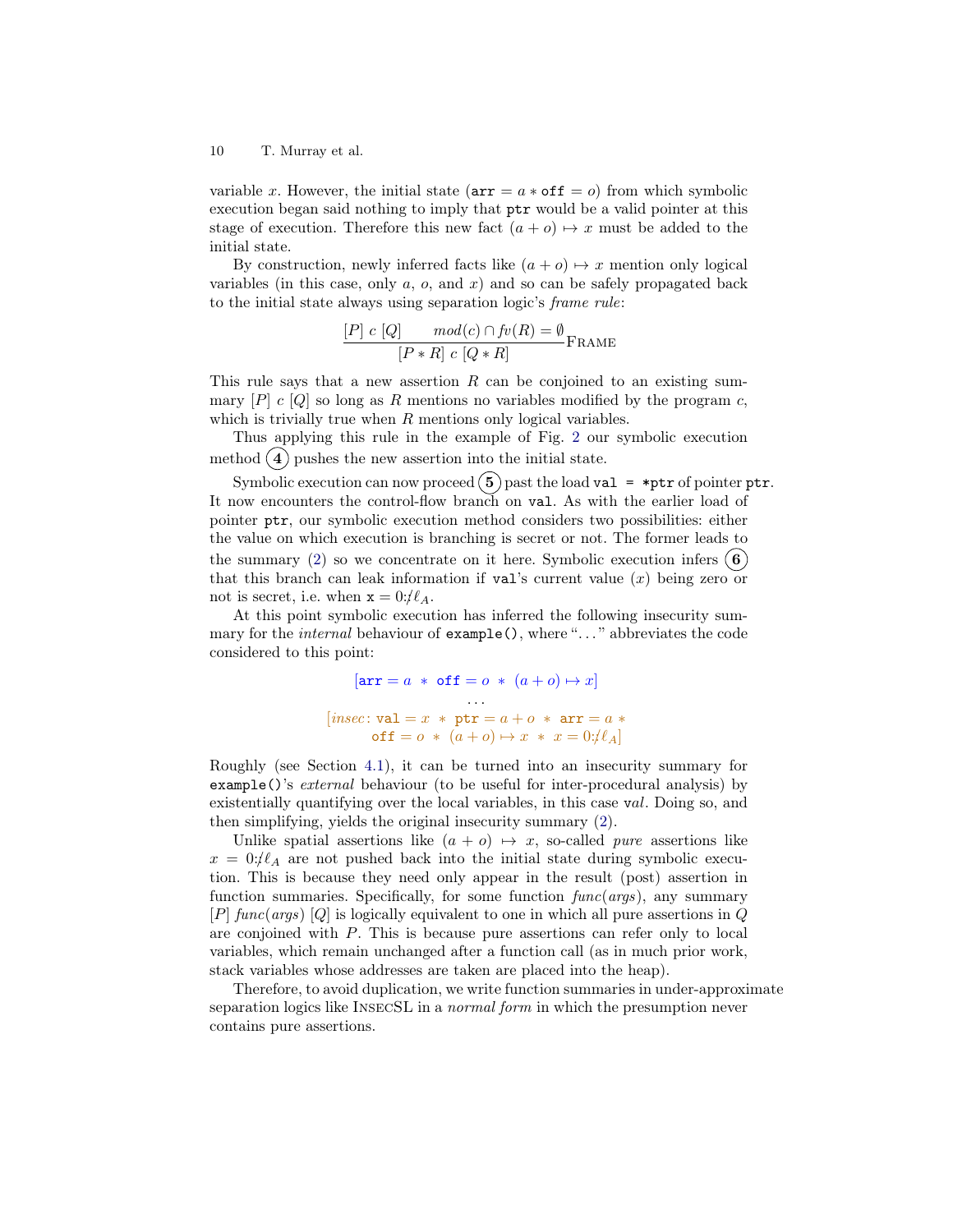```
int CRYPTO_memcmp ( const unsigned char *in_a ,
                   const char *in_b , size_t len) {
    size_t i;
    unsigned char x = 0;
    for (i = 0; i < len; i++)x = \{in_a[i] \cap in_b[i];return x;
}
```
<span id="page-10-0"></span>Fig. 3. The CRYPTO\_memcmp() function from OpenSSL (taken from the Binsec/Rel benchmarks [\[9\]](#page-30-3)).

We formalise and prove the soundness of our symbolic execution method later in Section [4.](#page-22-0)

# <span id="page-10-1"></span>2.7 Top-Down, Inter-Procedural Analysis

So far this symbolic execution procedure is sufficient to infer summaries for leaf functions, by unrolling loops and recursion to some (possibly dynamicallydetermined) bound. For a single function, it might infer many summaries. Like traditional symbolic execution, ours can fork its execution to explore multiple execution paths, and each path might yield many different summaries: e.g. in Fig. [2](#page-8-0) when encountering the load of pointer ptr we consider the two possibilities of ptr being invalid and valid respectively.

The summaries for a single function can include, besides insecurity summaries, also "error" summaries like [\(3\)](#page-8-1) (in which a memory-safety violation occurs, for instance), plus "ok" summaries (like [\(1\)](#page-7-1)) that describe behaviours of the function in which it terminates without error or insecurity. The latter are inferred when symbolic execution along a particular path reaches the end of the function.

One way to apply symbolic execution, then, would be in the service of a bottom-up analysis (in the style of Le et al. [\[15\]](#page-30-15)) that begins by inferring summaries for the leaf functions, and then uses those summaries to analyse the leaf functions' callers and compute summaries for them, and so on until it reaches the roots of the callgraph.

However, in this style of analysis each function is analysed unconstrained, i.e. under no assumptions about its calling context. For many common functions this style of analysis is likely to yield lots of useless summaries and time wasted exploring execution paths that might not arise in reality. As an example consider the CRYPTO\_memcmp() function from OpenSSL that uses a for-loop to implement a constant-time comparison of two memory buffers in\_a and in\_b of (necessarily non-secret) length len, shown in Fig. [3.](#page-10-0)

An unconstrained analysis would have no information to decide how many times to unroll the for-loop. However this function is used throughout the OpenSSL codebase to compare pairs of buffers of varying lengths. If during unconstrained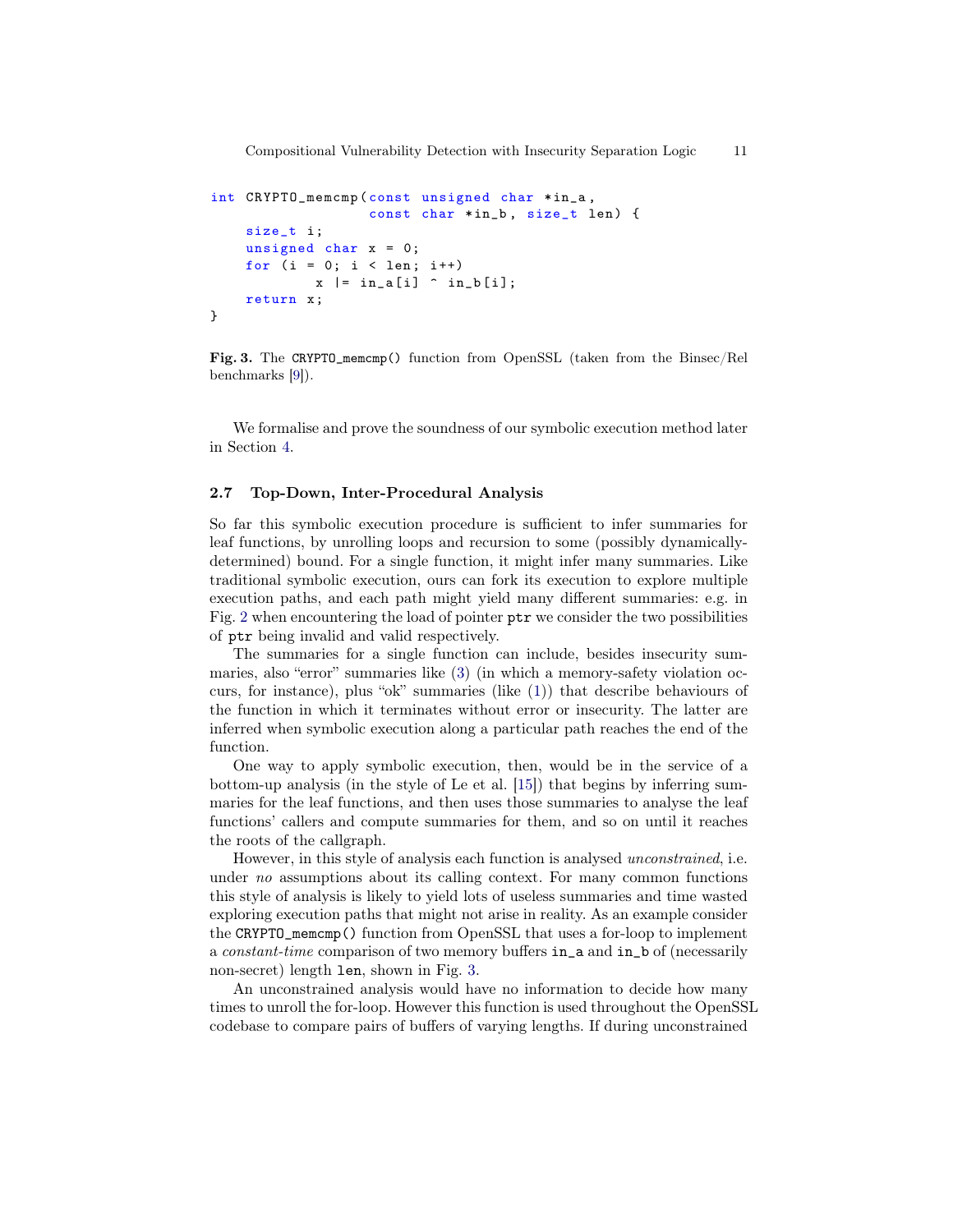analysis we decided to unroll the loop say 10 times, we would have sufficient summaries to analyse the call to CRYPTO\_memcmp() from tls1\_cbc\_remove\_padding() (where the loop executes 8 times) but not enough when this function is called from the Poly1305 or AES GCM code (where it compares 16-byte buffers), or PKCS12 (64-bytes). Worse these summaries would include many spurious information leakage summaries that describe how CRYPTO\_memcmp() leaks the value of its argument len, even though in almost all instances in which it is called the len argument is a constant value. A similar argument holds for memory error summaries, given that CRYPTO\_memcmp() is often called with len-sized buffers.

To overcome these issues our analysis instead proceeds top-down. When analysing a function  $f$  that calls another  $q$  we attempt to apply all summaries currently known about g. If none of them apply (either because we have not yet analysed g or because we have but none of the existing summaries are applicable to how g was invoked from f) we perform a *contextual* analysis of g to compute new summaries that are applicable at the callsite from  $f$ . To do this we take the current separation logic formula  $R$  that describes the state of the program at the call to g and we compute a subset  $R'$  of R that describes the state (stack and heap) that is relevant to the (arguments passed to the) call. We then symbolically execute the body of  $g$  from  $R'$  to compute contextual summaries that describe its possible behaviours at this callsite and at other similar ones in which  $q$  is invoked with similar arguments.

UNDERFLOW's implementation uses a simple heuristic to compute  $R'$ . However different choices are possible: when  $R'$  is empty, we obtain (an analysis equivalent to bottom-up) unconstrained symbolic execution; when it is equal to R we generate summaries that are *specific* to this call to q (and unlikely to be useful elsewhere). Our current design (Section [6\)](#page-26-0) is a compromise between these extremes.

Under this design when  $CRYPTO\_memcmp()$  is called from  $tls1_cbc\_remove\_padding()$ , in\_b points by construction to an 8-byte constant buffer while len is the constant 8. Under this context, no insecurity summaries are generated (since len is a public value that cannot be leaked by definition); neither are any summaries explored in which the dereference in\_b[i] dereferences an invalid pointer. Finally, any attempt to unroll the loop more than 8 times yields an unsatisfiable state causing those paths to be abandoned. Thus the context also provides useful information about when to stop unrolling the loop.

Returning to the auction server example, analysis begins with the top-level run\_auction() function. When analysing add\_bid() the context from run\_auction() tells us that the two pointers are valid. During this analysis summaries are computed for idqt\_max() including [\(2\)](#page-7-0) which is used to conclude that add\_bid() can leak information and, therefore, so too can run\_auction() during the second iteration of its loop when is\_sealed is true.

To understand how contextual summaries affect the analysis, on the first unrolling of the loop in run\_auction(), add\_bid() is analysed in a context in which d (which stores the auction state) points to the value Ready, indicating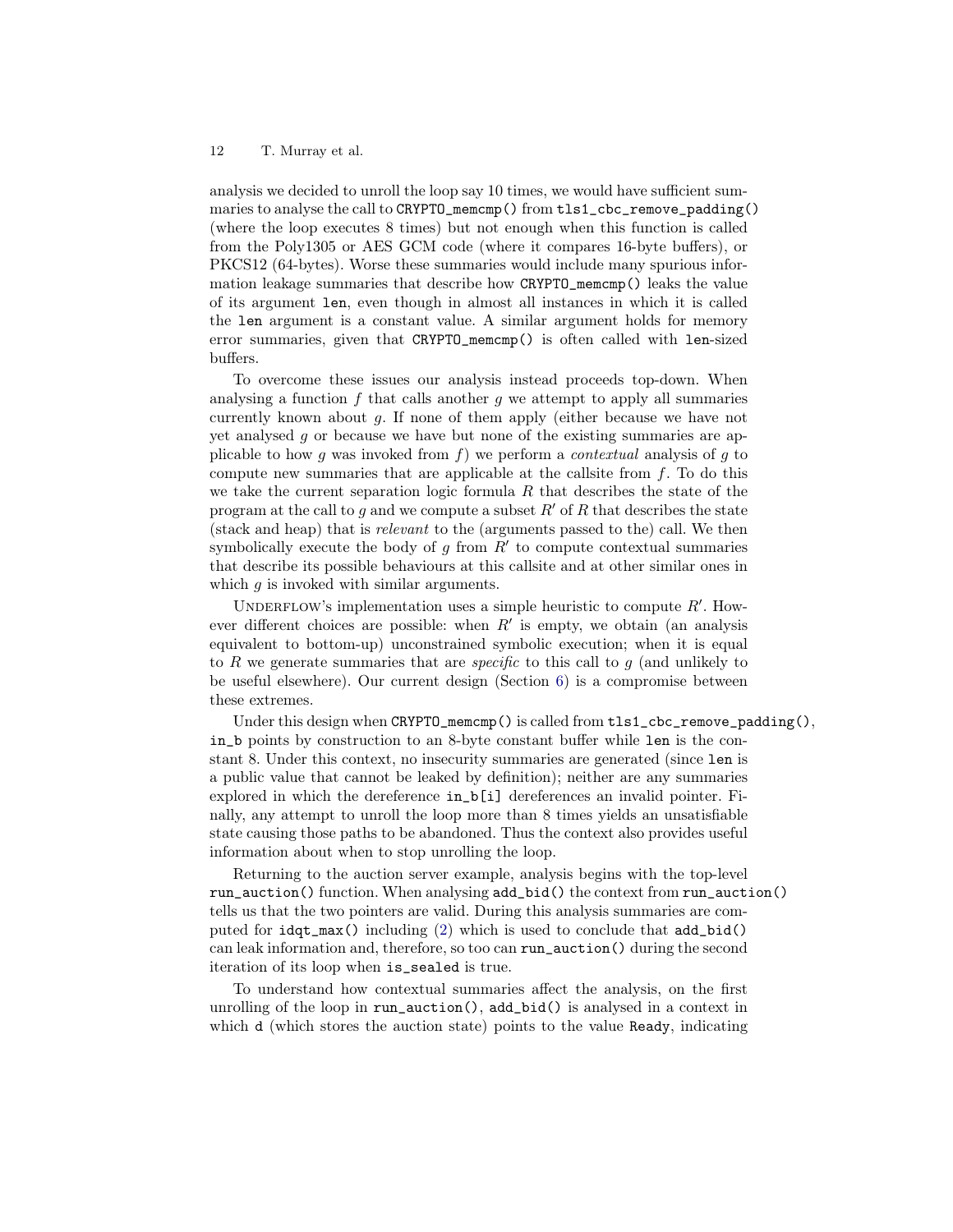that the auction has been started but no bids have yet been recorded. In this context add\_bid() does not call idqt\_max() and does not leak information. Thus analysing add\_bid() in this context does not yield any "insecurity" summaries. On the second iteration of the loop in run\_auction(), add\_bid() is re-analysed since the contextuaul summary computed on the first iteration is inapplicable: d now points to the value Ongoing rather than Ready, indicating that at least one bid has been received. In this state, add\_bid() does call idqt\_max() and so an insecurity summary is computed for idqt\_max() and a contextual summary for add\_bid() describing how it leaks information via idqt\_max(). That second contextual summary for add\_bid() is then applicable on all subsequent iterations of the loop in run\_auction(): having analysed these two executions of add\_bid() no further analysis of it is required. This highlights the trade-off that our top-down, compositional, contextual analysis attempts to achieve between tractability and summary reuse.

We note that, in general, computed "error" and "insecure" summaries describe potential vulnerabilities that might arise depending on the calling context. Summaries for the top-leevl functions (like run\_auction()) and those for non top-level functions whose presumption is true describe actual vulnerabilities: ones that arise independently of the calling context.

We explain precisely how a summary  $[P_g]$  g()  $[Q_g]$  inferred for a callee g() is used during symbolic execution of its caller  $f()$  to infer summaries for  $f()$  later in Section [5.](#page-25-1)

# <span id="page-12-1"></span>3 Insecurity Separation Logic

In this section we design the first practical under-approximate logic for detecting security violations, which we call *Insecurity Separation Logic* (INSECSL). We use InsecSL judgements to describe insecure (and other) behaviours of programs. That is, proving the validity of certain InsecSL judgements means proving the existence of security vulnerabilities in a program. Later, in Section [4,](#page-22-0) we show how such judgements can be automatically inferred by automating InsecSL via symbolic execution, thereby allowing automatic vulnerability detection that is free from false alarms.

InsecSL is defined for a simple imperative language with pointers and dynamic memory allocation, plus nondeterministic input. InsecSL is tailored specifically to detecting violations of timing-sensitive noninterference. InsecSL's soundness has been mechanised in Isabelle/HOL.

# <span id="page-12-0"></span>3.1 Timing-Sensitive Security (Attacker Model)

We imagine that the execution of the program in question is being observed by an attacker, who has certain observational powers and initial knowledge and is trying to deduce secret information that the program is trying to protect. An information leak occurs if the attacker can deduce some secret information that they did not already know.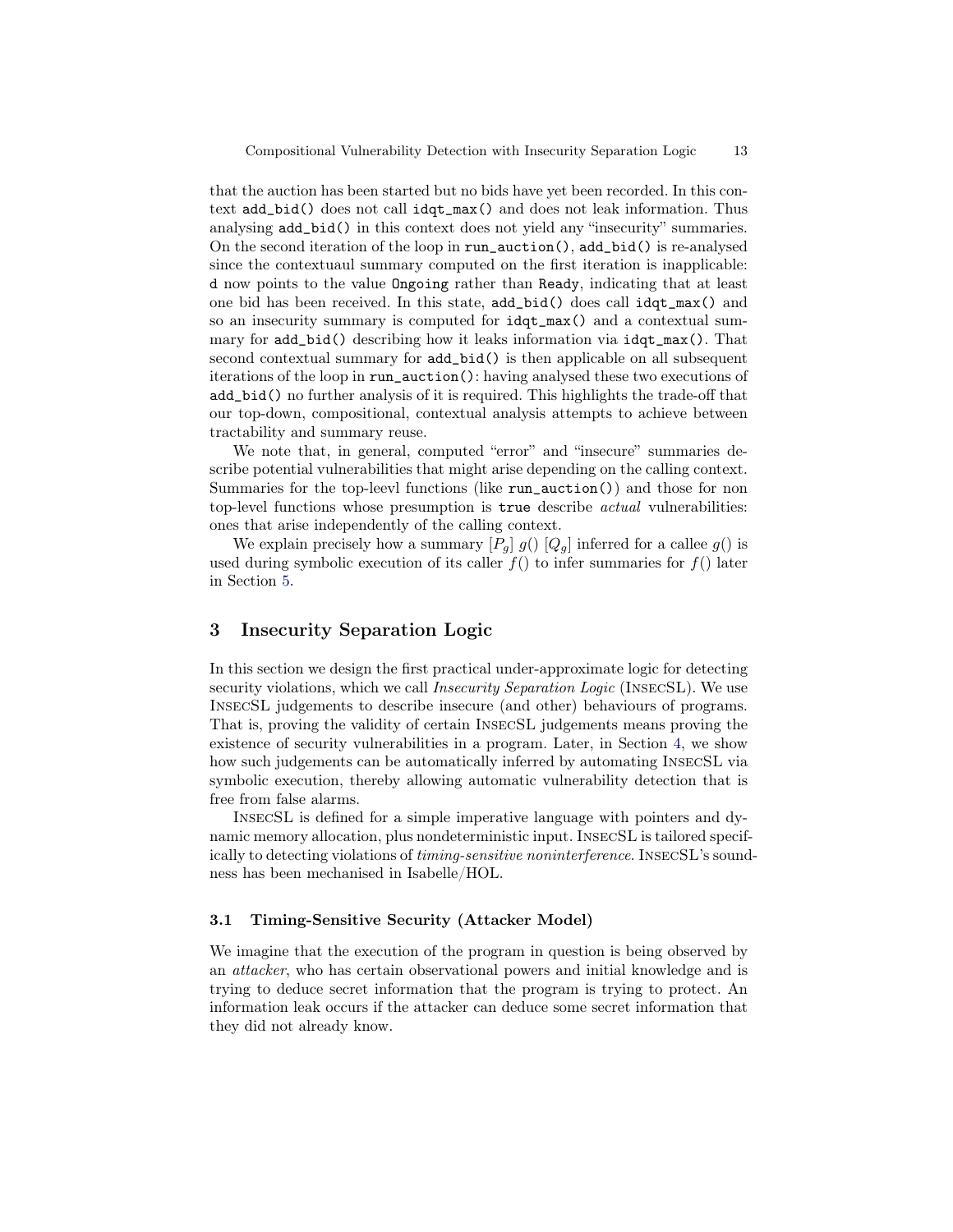As standard, the attacker is assumed to know the program being executed. They are also assumed to know certain initial values in memory. The program may input new values during its execution and the attacker is assumed to know some of these inputs. All other information is considered secret, and noninterference requires that the attacker can never learn any new information above that which they were assumed to know initially.

The attacker is assumed to be *unable* to read any of the program's memory during or after its execution. However, the programming language (see Sec-tion [3.2](#page-14-0) later) includes an output command: output $(\ell, e)$ . Here  $\ell$  denotes an output channel and e the value being output. Certain channels are assumed visible to the attacker. Specifically, the channels names  $\ell$  are ordered in a complete lattice  $\subseteq$ . The attacker is assigned a *security level*  $\ell_A$  which defines the channels that they can observe, namely all those  $\ell$  for which  $\ell \sqsubseteq \ell_A$ .

The language also includes an input command:  $x := \text{input}(\ell)$ , where x is a local variable and  $\ell$  denotes an input channel. The attacker is assumed to know all inputs from channels  $\ell$  for which  $\ell \subseteq \ell_A$ . Any value may be input from any channel at any time (i.e. input is totally nondeterministic).

As mentioned, the security property for InsecSL is timing-sensitive. This means that the attacker can not only observe outputs on attacker-observable channels, but also at what times they occur. As is typical, time is measured in terms of the number of small-steps of execution in the language's small-step operational semantics (defined later in Section [3.6\)](#page-16-0).

Hence, while loops whose guards depend on a secret are forbidden.

Additionally, the security property targeted by InsecSL assumes an attacker who is able to observe at each point in time (i.e. after each small-step of the semantics) the program code that is running. This implies that e.g. when executing an if-conditions if e then  $c_1$  else  $c_2$  endif where  $c_1 \neq c_2$ , that the attacker can infer some information about  $e$  (namely whether it evaluated to true or not), since they will be able to tell in the subsequent execution step whether  $c_1$  or  $c_2$ is being executed. A similar argument applies to while-loops.

While not as strong as *constant-time security* [\[3\]](#page-30-17). INSECSL can be easily extended to cover the stronger attacker model of constant-time security if desired (see Section [3.7\)](#page-22-1).

We define the absence of information leaks under this attacker model as follows, using English instead of semantic notation which has not yet been introduced.

<span id="page-13-0"></span>Definition 1 (Timing-Sensitive Noninterference). A program c satisfies timing sensitive noninterference when, for all initial states  $\sigma$  and  $\sigma'$  that agree on the values of variables assumed to be known to the attacker, for all (partial) executions resulting in states  $\tau$  and  $\tau'$  after the same number of execution steps, in which identical values have been input on all channels at or below the level of the attacker, it is the case that the remaining program to be executed in  $\tau$  and  $\tau'$ is identical, and that the sequences of attacker-visible outputs produced in the two executions are the same.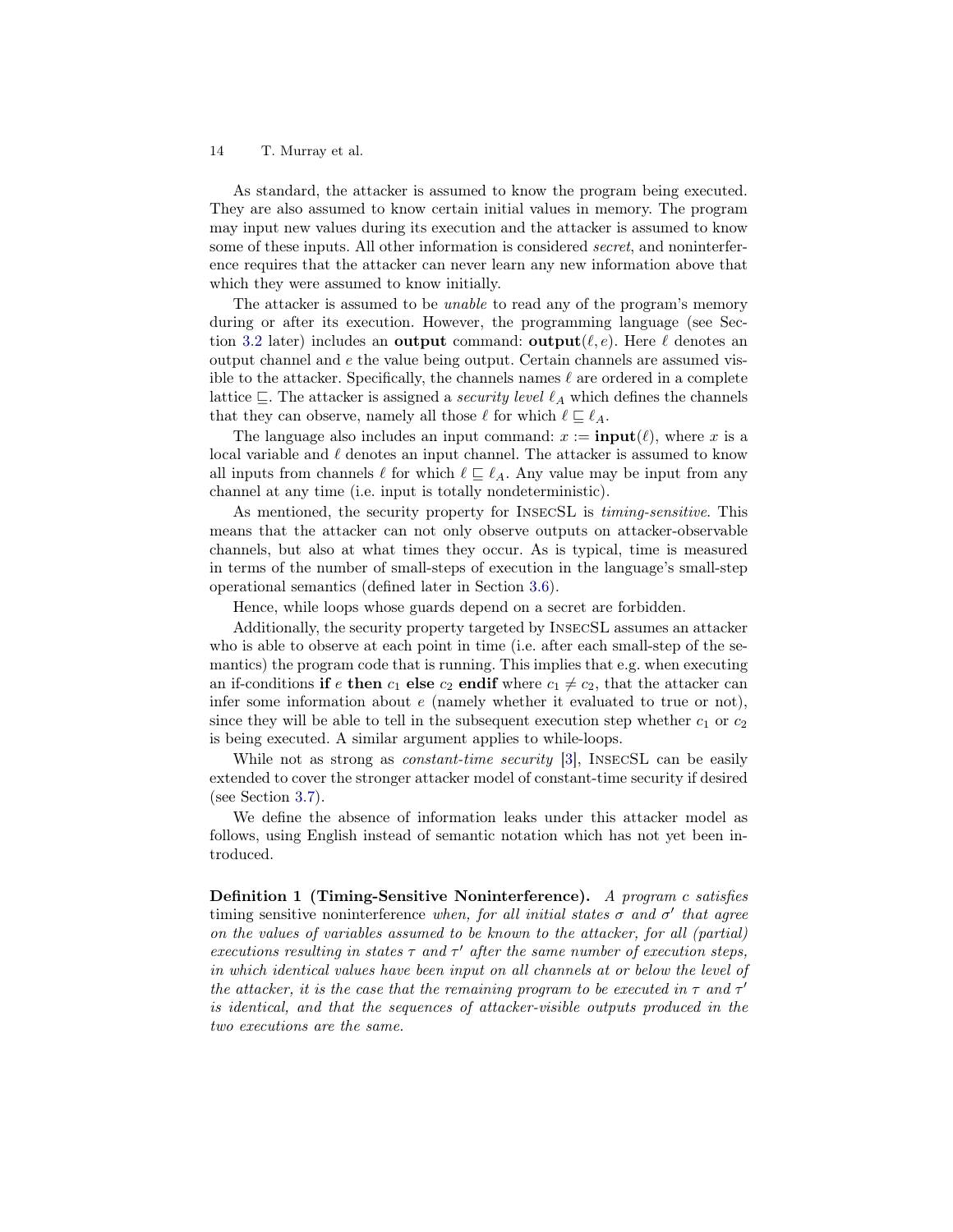Compositional Vulnerability Detection with Insecurity Separation Logic 15

## <span id="page-14-0"></span>3.2 The Language of InsecSL

Commands  $c$  in the language are drawn from the following grammar, where  $e$  is a pure expression that can mention program variables  $x$ :

$$
c ::= \mathbf{skip} \mid x := e \mid x := [e] \mid [e] := e' \mid x := \mathbf{alloc}(e) \mid \mathbf{free}(e) \mid
$$
  
output $(e, e') \mid x := \mathbf{input}(e) \mid$   
 $c_1; c_2 \mid \mathbf{if} \mid e$  then  $c_1$  else  $c_2$  endif  $\mid$  while  $e$  do  $c$  done

Here  $[e]$  denotes dereferencing pointer e and e.g. in C would be written  $*e$ . The commands are standard, except  $x := \text{input}(e)$  and  $\text{output}(e, e')$ . Here, e is an expression denoting a security *level*  $\ell$ , i.e. an input (respectively output) channel.  $x := \text{input}(e)$  means input a value from the channel denoted by e and assign the inputted value to the variable x;  $output(e, e')$  means output the value denoted by the expression  $e'$  on the output channel denoted by  $e$ .

As in ISL [\[26\]](#page-31-1), commands in InsecSL carry an optional label L that is used for error-reporting. We denote the command  $c$  with label  $L$  by  $L: c$ .

# 3.3 InsecSL Assertions

Assertions P, Q of InsecSL combine standard separation logic connectives (separating conjunction "\*", points-to " $e \mapsto e''$ " and the empty heap **emp**) with the  $e_p \nleftrightarrow$  operator from ISL [\[26\]](#page-31-1), which means that pointer denoted by expression  $e_p$ is known to be invalid (i.e. to not refer to valid memory) and so dereferencing it is an error. Additionally, INSECSL assertions include the security assertion  $e$ :  $e<sub>f</sub>$ of SecCSL [\[12\]](#page-30-7), which means that an attacker whose security level is greater than or equal to that denoted by the expression  $e_{\ell}$  knows the data contained in expression e. This assertion is used, for instance, to specify when the attacker is assumed to know a particular value that was input, as well as to specify what initial data the attacker is assumed to know.

A key innovation of ISL to facilitate under-approximate separation logic reasoning was to introduce the  $e_p \nleftrightarrow$  assertion. It can be seen as the "erroneous" dual of the traditional points-to assertion  $e_p \mapsto e_v$ : when the latter holds dereferencing the pointer  $e_p$  is OK; however when the former holds, it is erroneous. In a similar manner, INSECSL adds *insecurity assertions* as the dual to SECCSL's  $e :: e_{\ell}$ . The INSECSL assertion  $e:\!e_{\ell}$  means that the attacker's security level is greater or equal to that denoted by the expression  $e_{\ell}$  and they do not know (all of) the data contained in expression e. Put another way, it means that the attacker has some *uncertainty* about the value of e. Note that this is stronger than saying  $e$  ::  $\ell'$  for some level  $\ell'$  above that of the attacker, which means only that the attacker *might* have some uncertainty about  $e$ . When the attacker's level is greater or equal to that denoted by  $e_{\ell}$ , outputting some value e on channel  $e_{\ell}$  is OK when  $e$ ::  $e_{\ell}$  holds, but is insecure when  $e$ :/ $e_{\ell}$  is satisfiable.

All InsecSL assertions are relational [\[31\]](#page-31-12), meaning that they are evaluated over a pair of states (and so their semantics, defined later in Section [3.6,](#page-18-0) defines a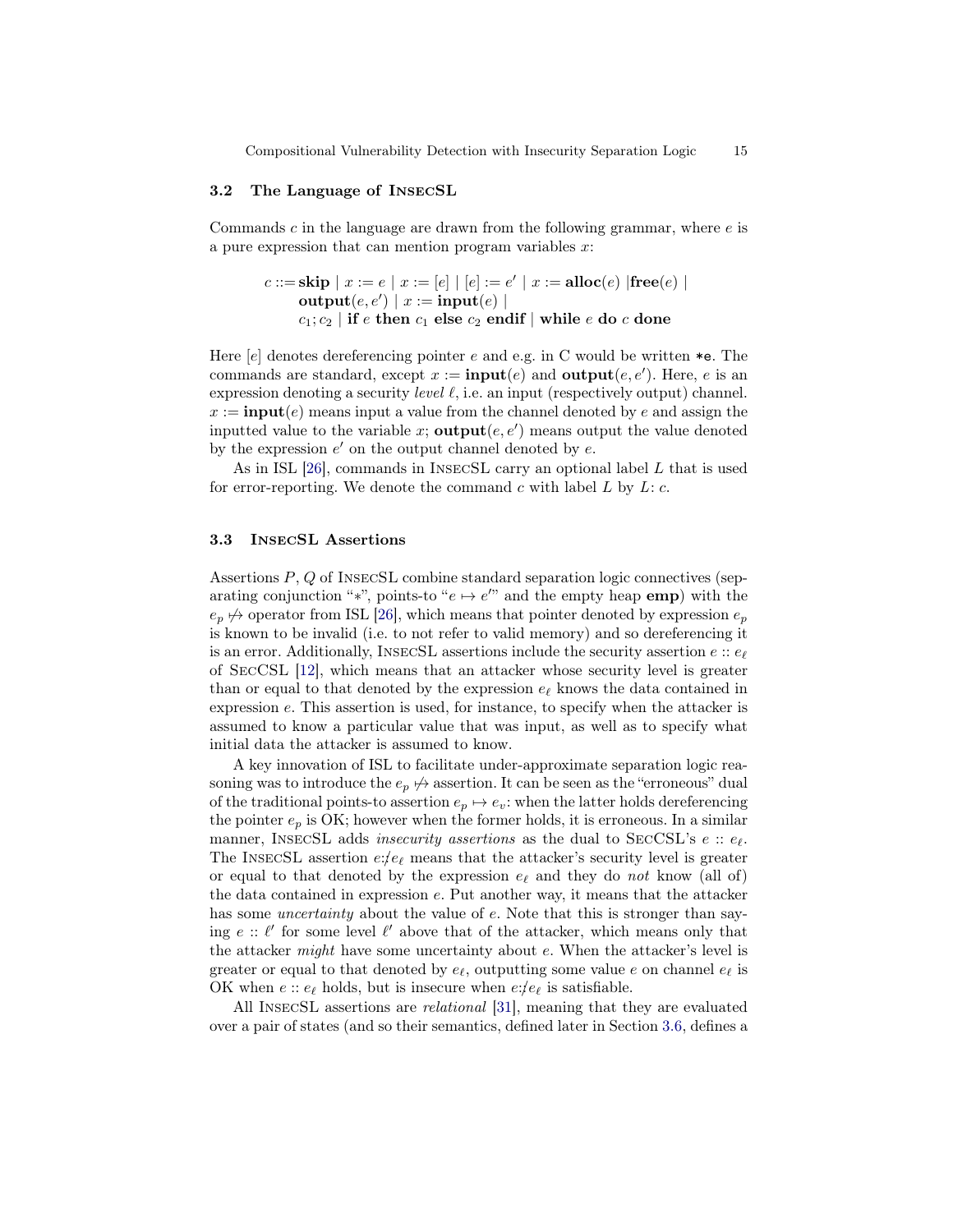binary state relation). INSECSL's non-spatial assertions  $\rho$  are as follows, where  $e$ ,  $e'$  range over pure expressions, including boolean propositions:

$$
\rho ::= e \mid \rho \Longrightarrow \rho \mid e :: e' \mid e : e'
$$

Then InsecSL's assertions P, Q are defined according to the following grammar:

$$
P ::= \textbf{emp} | \rho | e \mapsto e' | e \nleftrightarrow | P * Q | \exists x. P x | \textbf{false} | P \Longrightarrow Q
$$

## 3.4 InsecSL Judgements

InsecSL is carefully designed to resemble a traditional separation logic, enabling its reasoning to be automated by symbolic execution as explained in Section [4.](#page-22-0)

Like prior incorrectness logics [\[25,](#page-31-11)[26\]](#page-31-1), InsecSL has multiple kinds of judgements. The judgement  $\vdash_{\ell} [P]$  c  $[ok: Q]$  means that for all pairs of final states satisfying  $Q$  we can find a pair of initial states satisfying  $P$  under which  $c$  can execute twice to respectively reach the Q states, at which point both executions of c have terminated without error, and without leaking information to any  $\ell$ level attacker. It represents under-approximation of the successful and secure execution of command c.

InsecSL also supports two judgements for reasoning about problematic behaviour. The judgement  $\vdash_{\ell} [P]$  c  $\lbrack err(L): Q \rbrack$  is for provably detecting errors like memory-safety violations in  $c$  and is akin to the error judgement of [\[26\]](#page-31-1)'s Incorrectness Separation Logic (ISL). It says that for all pairs of final states satisfying  $Q$ , there exists a pair of initial states satisfying  $P$ , from which when  $c$  executes from each, both executions terminate at the Q-states respectively, however in a distingished abort semantic configuration, meaning that each execution has behaved erroneously. As in ISL, the label L recorded in the judgement is that of the erroneous program command.

The final judgement of INSECSL is  $\vdash_{\ell} [P]$  c [insec(L): Q]. Rather than (ordinary) erroneous behaviour,  $\vdash_{\ell} [P]$  c [insec(L): Q] captures provable insecure behaviour of command  $c$ . Specifically, that  $c$  can be executed from a pair of initial states satisfying P and in doing so leak information to a  $\ell$ -level attacker. More formally, for all pairs of final states satisfying  $Q$ , there exist a pair of initial P-states from which  $c$  can execute to reach the  $Q$ -states and at this point of the execution the  $\ell$ -level attacker has been able to infer secret information (i.e. information that we did not assume the attacker knew initially), either by observing an output (to some level  $\ell' \sqsubseteq \ell$ ), or because c has branched on a secret.

We defer formalising these meanings until Section [3.6.](#page-16-1)

## 3.5 The Rules of InsecSL

The rules of INSECSL are depicted in Fig. [4.](#page-17-0) The notation  $\vdash_{\ell} [P]$  c  $[\epsilon: Q]$  is borrowed from ISL [\[26\]](#page-31-1) and is used in many of the rules to generalise over the three kinds of judgements:  $ok$ ,  $err$ , and  $insec$ . When it appears more than once in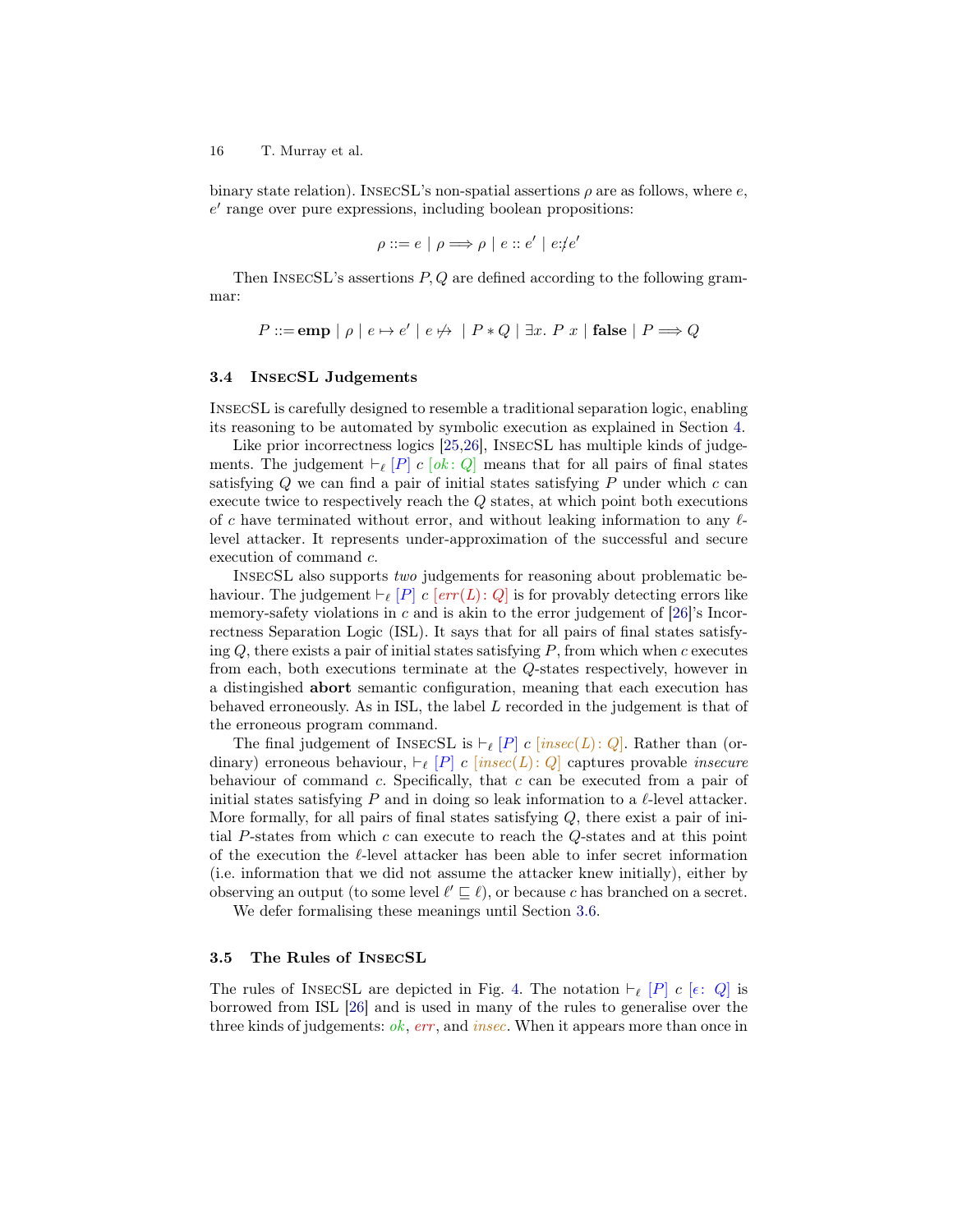a rule, it should be read as meaning that the kinds of the judgements must match. For instance, the DISJ rule allows one to derive  $\vdash_{\ell} [P_1 \vee P_2]$  c  $[ok : Q_1 \vee Q_2]$ , knowing  $\vdash_{\ell} [P_i]$  c  $[ok: Q_i]$  for all  $i \in \{1, 2\}$ , and likewise if all three judgements are err or insec, but one cannot use it to mix judgements of different kinds.

The rules Disj and Cons are familiar from under-approximate relational logic [\[18\]](#page-30-10). Note in particular that the directions of the entailments in the Cons rule are reversed from usual in over-approximate logic. Entailment between In-SECSL assertions is written  $P \stackrel{\ell}{\Longrightarrow} Q$  and is defined relative to the level of the attacker  $\ell$ , because INSECSL assertions are evaluated relative to the attackerlevel  $\ell$  (see Section [3.6\)](#page-18-0).  $P \stackrel{\ell}{\Longrightarrow} Q$  means that Q holds whenever P does, where both are evaluated relative to  $\ell$ .

InsecSL purposefully resembles a traditional separation logic, and the underapproximate Incorrectness Separation Logic (ISL) [\[26\]](#page-31-1) in particular, to enable its automation. Hence many of its rules are familiar and operate analogously to their ISL counterparts. For instance, its rules FreeErr detects double-free errors. LOADERR and STOREERR detect use-after-free errors, and so on. We refer the reader to [\[26\]](#page-31-1) for further details.

The main differences between InsecSL and ISL concern the \*Insec rules, the INPUT rule, and the OUTOK rule. The INPUT rule neatly states precisely under which conditions the  $\ell$ -level attacker is assumed to know the value that has been input: precisely when  $\ell$  is at or below the level e of the channel from which the input x is drawn, which is exactly the semantics of  $x :: e$  (under the appropriate substitution in case x appears free in  $e$ ). Observe the symmetry between this rule and the assignment rule Assign.

OutOK reasons about outputs in which the value being output e is assumed to be known to the  $\ell$ -level attacker:  $e :: \ell$ . OUTINSEC detects the case in which an output is insecure, because the  $\ell$ -level attacker does not know the value  $\epsilon$ being output:  $e:\ell$ . Notice that the (in)security assertions in these rules appear in the result rather than in their presumption. One can of course use the Frame rule to derive versions of these rules in which these conditions appear in the presumption, since output commands modify no state. The two rules can be combined, of course, with the Disj rule to consider both cases, in much the same way as one does with e.g. the LOADOK and LOADERR rules in ISL.

The IfInsec rule (and its analogous counterpart for while loops) detects insecure if-conditions (respectively loops) that branch on a value  $b$  whose truth is not known to the  $\ell$ -level attacker:  $(b = true):/\ell$ .

#### <span id="page-16-1"></span>3.6 Model and Soundness

<span id="page-16-0"></span>Language Semantics The language of InsecSL is given a small-step semantics, allowing judgements to talk about partial executions (e.g. as is required for the insecurity judgement  $\vdash_{\ell} [P]$  c [insec(L): Q]). Importantly this semantics records the values that are input, which is necessary to state the formal security properties used in InsecSL's soundness theorem.

Semantic configurations include a *stack s* that maps variables  $x$  to *values* of some type  $Val$ ; plus a heap h, whose addresses are synonymous with the type  $Val$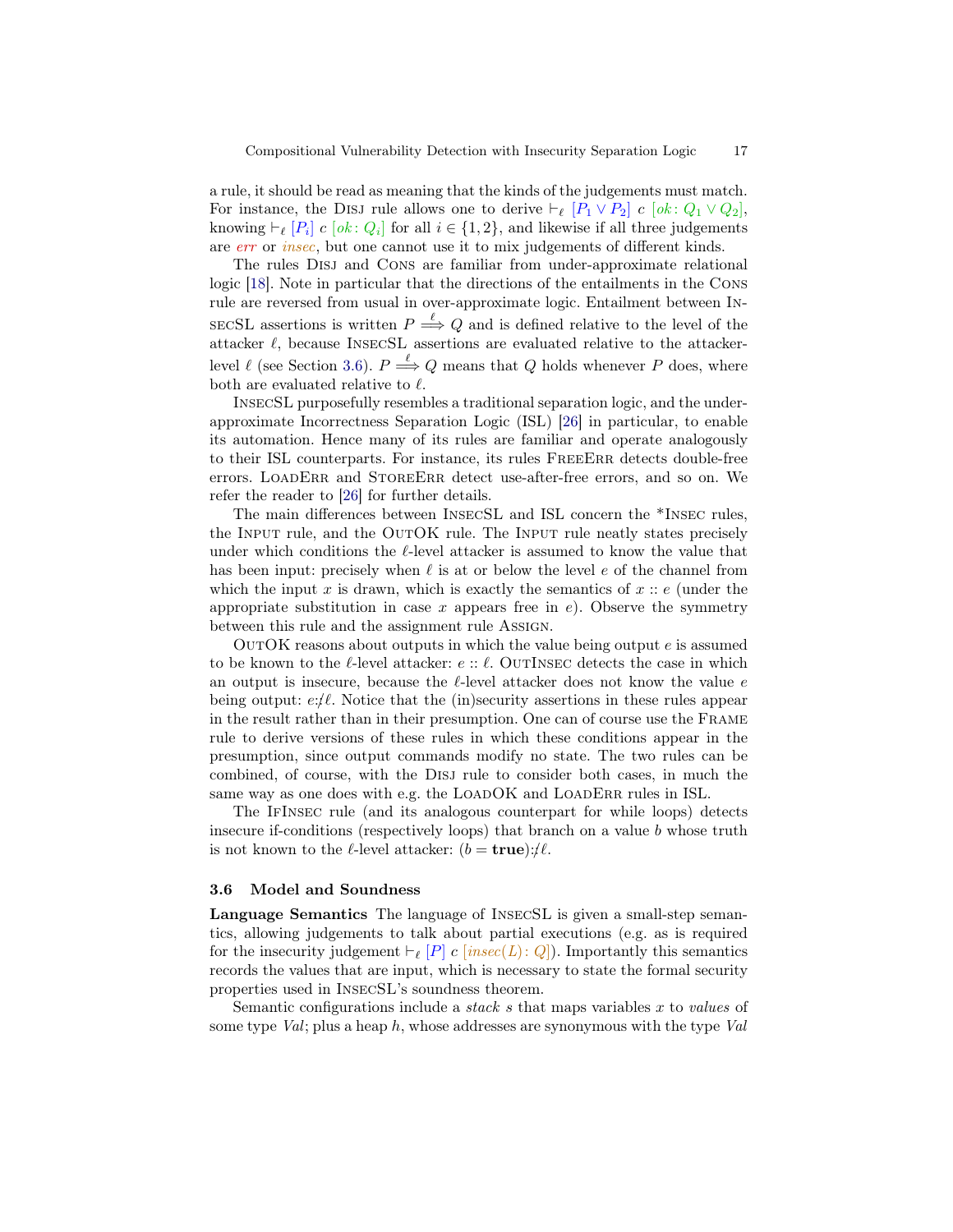$$
\frac{1}{\Gamma_{\ell}}\left[x = x'\right] x := \mathbf{input}(e) \left[ok : x :: e[x'/x]\right] \text{NPUT}
$$
\n
$$
\frac{1}{\Gamma_{\ell}}\left[x = x'\right] x := e \left[ok : x = e[x'/x]\right] \text{Asson}
$$
\n
$$
\frac{1}{\Gamma_{\ell}}\left[P\right] \text{ skip } \left[ok : P\right] \text{SHP}
$$
\n
$$
\frac{1}{\Gamma_{\ell}}\left[x = x' * p \mapsto e\right] x := \left[p\right] \left[ok : x = e[x'/x] * p \mapsto e[x'/x]\right] \text{LOADOK}
$$
\n
$$
\frac{1}{\Gamma_{\ell}}\left[p \mapsto e\right] \left[p\right] := e' \left[ok : p \mapsto e'\right] \text{STORER R}
$$
\n
$$
\frac{1}{\Gamma_{\ell}}\left[p \mapsto e\right] L : \mathbf{p} := \mathbf{else} \left[ck : p \mapsto e'\right] \text{STORER R}
$$
\n
$$
\frac{1}{\Gamma_{\ell}}\left[p \mapsto e\right] L : \mathbf{p} := \mathbf{alloc}(e) \left[ok : x = p * p \mapsto e\right] \text{ALLOC2}
$$
\n
$$
\frac{1}{\Gamma_{\ell}}\left[p \mapsto e\right] \text{free}(p) \left[ok : e : x'|e\right] \text{ALLOC1}
$$
\n
$$
\frac{1}{\Gamma_{\ell}}\left[p \mapsto e\right] \text{Area}(p) \left[ok : e : x'|e\right] \text{OLUC1}
$$
\n
$$
\frac{1}{\Gamma_{\ell}}\left[p \mapsto e\right] \text{Area}(p) \left[ok : e : x'|e\right] \text{OLUC1}
$$
\n
$$
\frac{1}{\Gamma_{\ell}}\left[p \mapsto e\right] \text{Area}(p) \left[ck : e : x'|e\right] \text{OLUC1}
$$
\n
$$
\frac{1}{\Gamma_{\ell}}\left[p \mapsto e\right] \text{Area}(p) \left[ck : e : x'|e\right] \text{OLUC1}
$$
\n
$$
\frac{1}{\Gamma_{\ell}}\left[p \mapsto e\right] \text{Area}(p) \left[ck : e : x'|e\right] \text{OLUC1}
$$
\n $$ 

<span id="page-17-0"></span>Fig. 4. The rules of InsecSL.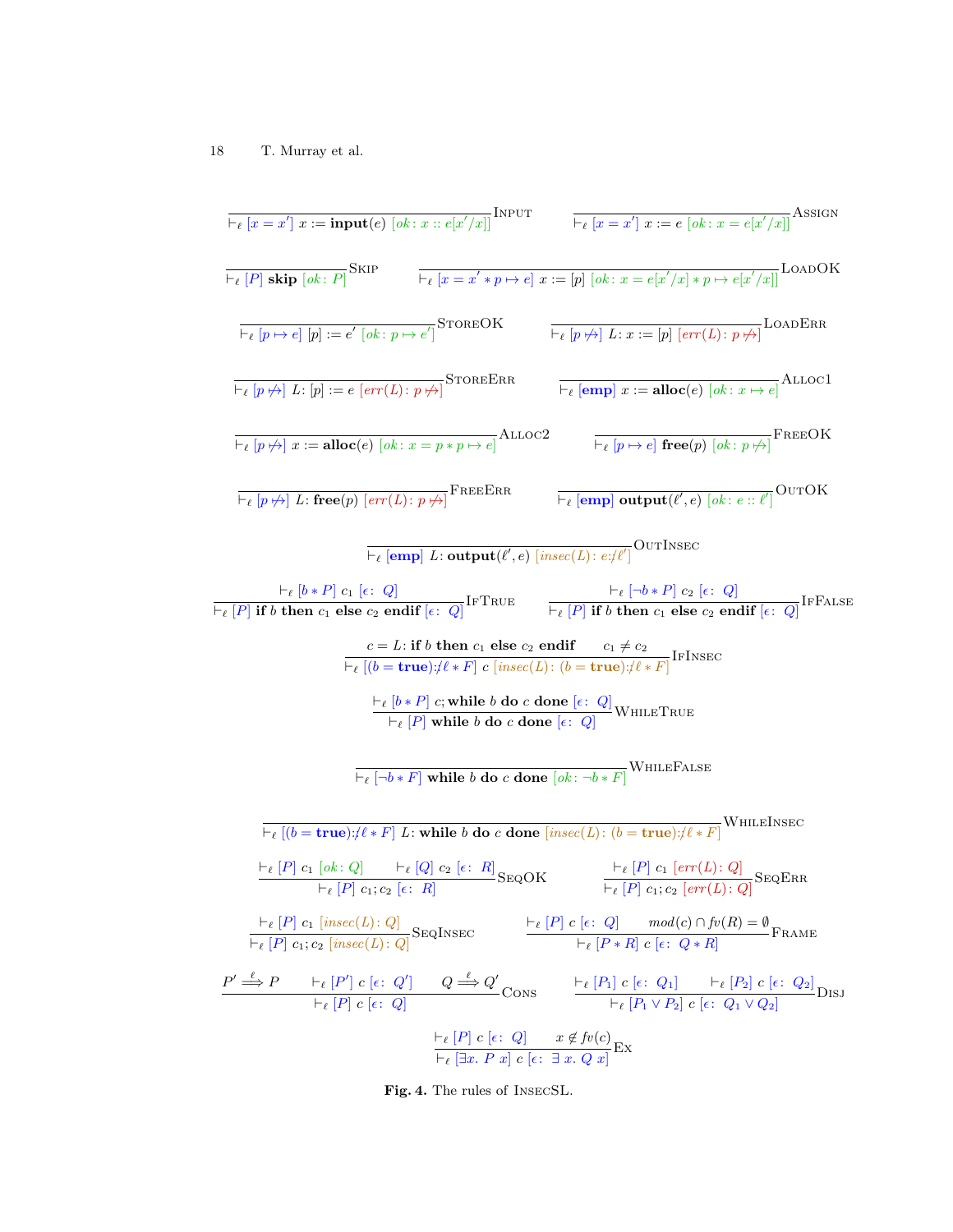of values. As in ISL [\[26\]](#page-31-1), the heap model differs from the partial functions of standard separation logic. Heaps  $h$  are partial functions from values, where each value  $x \in Val$  in the domain  $dom(h)$  of heap h can map either to a value or to the distinguished element  $\bot$ , i.e.  $h :: Val \rightharpoonup Val \cup \{\bot\}.$ 

Semantic configurations are of three kinds: the configuration  $\langle \mathbf{run}^{\mu}c^{\nu} s \, h \rangle$ represents a running program c with stack s and heap h;  $\langle$ stop s h $\rangle$  captures successful termination with final stack and heap s and h;  $\langle \textbf{abort} \, s \, h \rangle$  captures abnormal (erroneous) termination, with stack s and heap  $h$  at the point of the error recorded in the configuration.

The semantics of the language appear in Fig. [5.](#page-19-0) The small-step semantics records information about the execution steps in the *schedule*  $\sigma$ , explained below. For configurations k and k' and schedule  $\sigma$ , we write  $k \stackrel{\sigma}{\to} k'$  to mean that execution transitions from k to k' in a single step, producing schedule  $\sigma$ .

The schedule is a list of events, each of which is either  $\tau$ ,  $\text{in}\langle \ell, v \rangle$ , out $\langle \ell, v \rangle$ , or allocate $\langle v \rangle$  for security level  $\ell$  and value  $v \in Val$ .  $\tau$  represents a single, non-input, non-output, non-alloc step of computation.  $\ln \langle \ell, v \rangle$  records that value v was input at security level (i.e. on the input channel)  $\ell$ . out $\langle \ell, v \rangle$  records that value v was output at security level (i.e. on the output channel)  $\ell$ , while allocate $\langle v \rangle$ records that address v was dynamically allocated (and is simply included as a convenience to ensure determinism of the resulting small-step semantics with respect to the schedule  $\sigma$ ). All atomic commands execute producing single-element schedules  $\sigma$ .

We write  $k \stackrel{\sigma^*}{\rightarrow} k'$  to denote execution from configuration k to k' producing schedule  $\sigma$  in zero or more steps, i.e. the transitive reflexive closure of the smallstep semantics in which the schedules of each consecutive step in the execution are concatenated together to form  $\sigma$ . Note that the length of the resulting schedule  $\sigma$  corresponds exactly to the step counter (i.e. to the number of small steps that have been executed when transitioning from  $k$  to  $k'$ ).

<span id="page-18-0"></span>Assertion Semantics The semantics of InsecSL assertions are given in Fig. [6.](#page-20-0) Most of these are familiar and inherited from their counterparts in SecCSL [\[12\]](#page-30-7). As in SecCSL, InsecSL assertions are given a relational semantics [\[31\]](#page-31-12), i.e. are evaluated against a pair of states  $(s, h)$ ,  $(s', h')$ . We write  $(s, h)$   $(s', h') \models_{\ell} P$ to mean that assertion P holds in the pair of states  $(s, h)$   $(s', h')$ . The security level  $\ell$  denotes the security level of the attacker (see Section [3.1\)](#page-12-0).

Implication and **false** are lifted in the obvious way.  $\exists x \in P$  x holds when a pair of values  $v, v'$  can be found for  $x$  in the left and right states respectively to make  $P$  hold. Pure expressions  $e$  are given a boolean interpretation by testing whether they evaluate to a distinguished value **true** in both states. Similarly, spatial assertions like **emp**,  $e_p \mapsto e_v$  and  $e_p \nleftrightarrow$  essentially assert the standard separation logic assertion semantics over both states. Separating conjunction lifts its ordinary separation logic counterpart over pairs of states:  $P_1 * P_2$  holds when each heap can be partitioned into a left and right part, so that  $P_1$  holds of the two left parts, and  $P_2$  does likewise for the two right parts.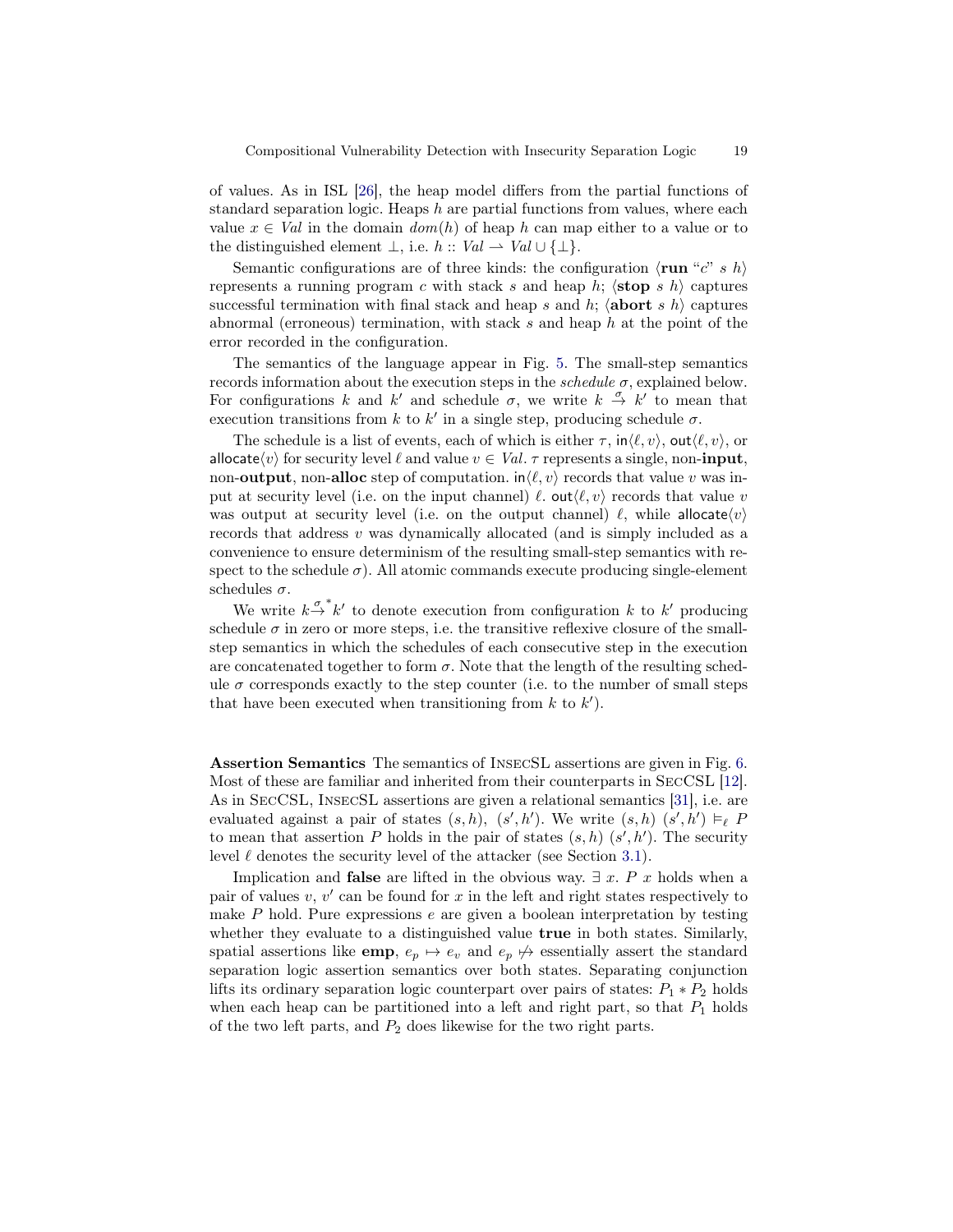(run "skip" s k) 
$$
\frac{[r]}{2}
$$
 (stop s h)  
\n(run "x := input(e)" s h)  $\frac{\ln((e|_{x}e)^{n})}{2}$  (stop s(x := v) h)  
\n(run "x := e" s h)  $\frac{[r]}{2}$  (stop s(x := [e]s) h)  
\n $\frac{a = [p]_{s}}{r}$  a ∉ dom(h) ∨ h(a) = ⊥  
\n(run "x := [p]" s h)  $\frac{[r]}{2}$  (stop s(x := [e]s) h)  
\n $\frac{a = [p]_{s}}{r}$  a ∉ dom(h) ∨ h(a) = ⊥  
\n(run "x := [p]" s h)  $\frac{[r]}{2}$  (stop s(x := v) h)  
\n $\frac{a = [p]_{s}}{r}$  h(a) = v  
\n(run "p] := e" s h)  $\frac{[r]}{r}$  (stop s h(a := [e]s))  
\n $\frac{a \notin dom(h) ∨ h(a) = ⊥}{r$   
\n(run "x := alloc(e)" s h)  $\frac{[a \log a e^{a}}{2}$  (stop s(a := a) h(a := [e]s))  
\n $\frac{a = [p]_{s}}{r}$  h(a) = v  
\n $\frac{a = [p]_{s}}{r}$  h(a) = v  
\n $\frac{a \notin dom(h) ∨ h(a) = ⊥}{r$   
\n(run "free(p)" s h)  $\frac{[a \log a e^{a}}{2}$  (stop s s t) (stop s (x := a) h(a := [e]s))  
\n(run "free(p)" s h)  $\frac{a = [p]_{s}}{r}$  a ∉ dom(h) ∨ h(a) = ⊥  
\n(run "free(p)" s h)  $\frac{a}{r}$  (stop s h)  
\n(run "true'; s h)  $\frac{a}{r}$  (short s' h')  
\n(run "c<sub>1</sub>; c<sub>2</sub>" s h)  $\frac{a}{r}$  (run "c<sub>1</sub>; c<sub>2</sub>" s h)  $\frac{a}{r}$  (stop s h)  
\n(run "c<sub>1</sub>; c<sub>2</sub>" s h)  $\frac{a}{r}$  (run "c<sub>1</sub>; c<sub>2</sub>

<span id="page-19-0"></span>Fig. 5. Small step semantics of the language for INSECSL. For a function  $f$  we write  $f(x := v)$  to denote function update, i.e. to abbreviate the function that behaves like  $f$  everywhere except for the argument  $x$  for which it returns  $v$ .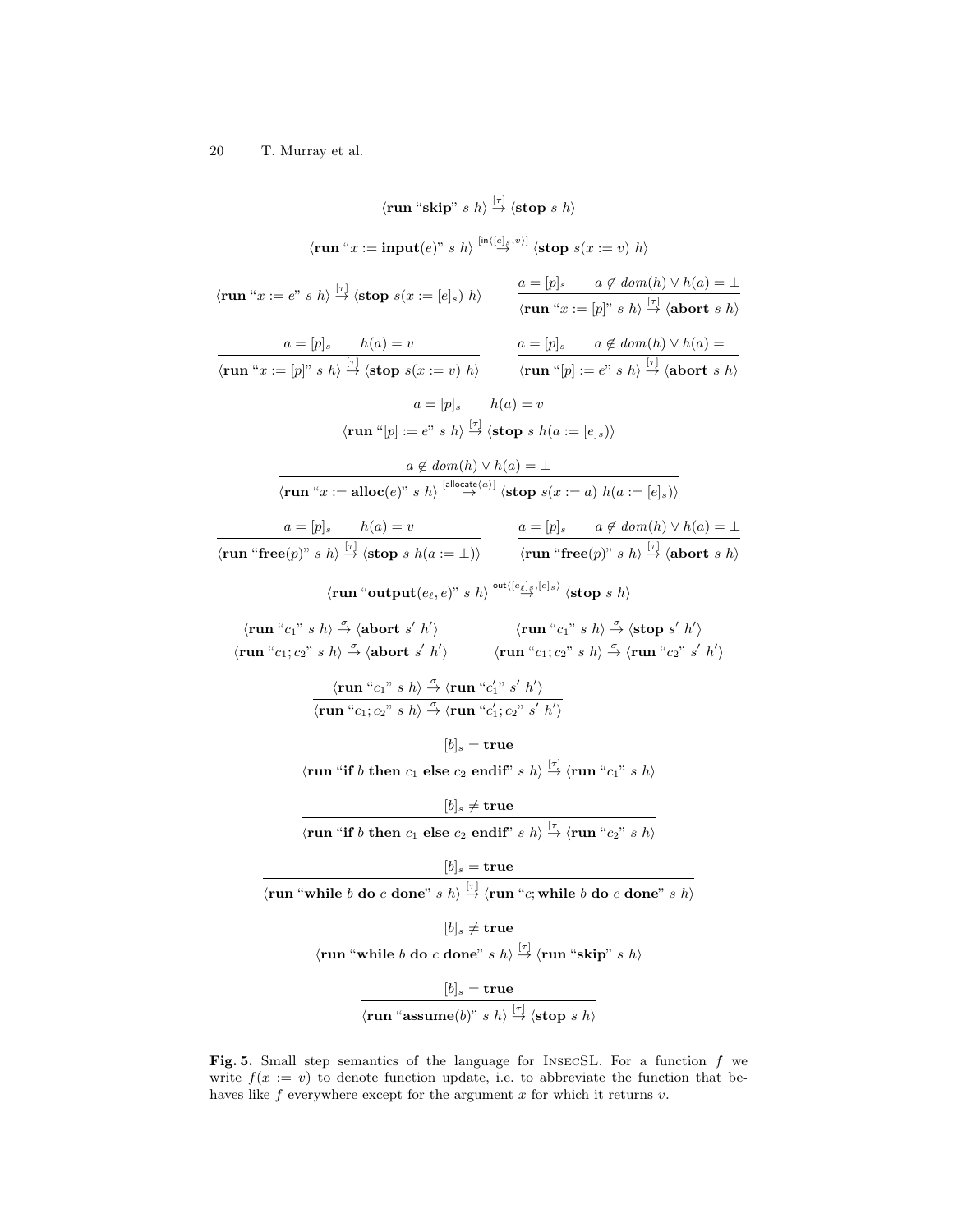Using the abbreviations:

$$
(s, h) \vDash e_p \mapsto e_v \iff h = \{[e_p]_s \mapsto [e_v]_s\}
$$

$$
(s, h) (s', h') \vDash_{\ell} e \iff [e]_s = \text{true} \land [e]_{s'} = \text{true} \land h = h' = \emptyset
$$

$$
(s, h) (s', h') \vDash_{\ell} e \iff [e]_s = \text{true} \land [e]_{s'} = \text{true} \land h = h' = \emptyset
$$

$$
(s, h) (s', h') \vDash_{\ell} e : e \iff [e_{\ell}]_s = [e_{\ell}]_{s'} \land ([e_{\ell}]_s \sqsubseteq \ell \implies [e]_{s'} \land h = h' = \emptyset
$$

$$
(s, h) (s', h') \vDash_{\ell} e : e \iff [e_{\ell}]_s = [e_{\ell}]_{s'} \land [e_{\ell}]_s \sqsubseteq \ell \land [e]_s \neq [e]_{s'} \land h = h' = \emptyset
$$

$$
(s, h) (s', h') \vDash_{\ell} \text{emp} \iff h = h' = \emptyset
$$

$$
(s, h) (s', h') \vDash_{\ell} \text{emp} \iff (s, h) \vDash e_p \leftrightarrow e_v \land (s', h') \vDash e_p \leftrightarrow e_v
$$

$$
(s, h) (s', h') \vDash_{\ell} e_p \not \iff (s, h) \vDash e_p \not \Rightarrow \land (s', h') \vDash e_p \not \Rightarrow
$$

$$
(s, h) (s', h') \vDash_{\ell} P_1 * P_2 \iff \text{there are disjoint subheaps } h_1, h_2, \text{ and } h'_1, h'_2
$$

$$
\text{where } h = h_1 \uplus h_2 \land h' = h'_1 \uplus h'_2
$$

$$
\text{such that } (s, h_1) (s', h'_1) \vDash_{\ell} P_1 \text{ and } (s, h_2) (s', h'_2) \vDash_{\ell} P_2
$$

$$
(s, h) (s', h') \vDash_{\ell} \exists x. P \ x \iff \text{there are values } v, v'
$$

$$
\text{such that } (s(x := v), h) (s'(x := v'), h') \vDash_{\ell} P
$$

$$
(s, h) (s', h') \vDash_{\ell
$$

<span id="page-20-0"></span>Fig. 6. Semantics of InsecSL assertions.

The semantics of  $e$ :  $e_{\ell}$  remain unchanged from SECCSL, and assert that  $e$ is known to the attacker if the attacker is able to observe  $e_{\ell}$ -level outputs or, equivalently, e is known to the attacker if the attacker's level is greater than or equal to that denoted by  $e_{\ell}$ . Recall that  $\ell$  denotes the attacker's security level. We say that in a pair of states the attacker knows the value of some expression  $e$ , if e evaluates to identical values in those two states. Thus  $e$ :  $e_{\ell}$  holds between two states precisely when, if the level denoted by  $e_{\ell}$  is observable to the attacker  $([e_{\ell}]_s \sqsubseteq \ell)$ , the two states agree on the value of e.

Agreement on e between the two states formalises that the attacker knows e. For this reason, *disagreement* on e formalises that the attacker has some uncertainty about e. Hence, the semantics for  $e: e_{\ell}$ .

Successful, Erroneous and Insecure Execution As the final step towards the soundness statement for InsecSL, we can now formalise what it means for a program execution to be OK (free of insecurity and errors), erroneous, and insecure respectively.

A key ingredient of these definitions is the notion of input-equivalence for two schedules  $\sigma$  and  $\sigma'$ . Recall that our threat model (Section [3.1\)](#page-12-0) assumes that all inputs at or below the level of the attacker are known to the attacker. Recall also that inputs are stored in the schedule. Given a schedule  $\sigma$  we therefore write inputs $_\ell(\sigma)$  to refer to the list of input events in $\langle \ell',v\rangle$  in  $\sigma$  known to the  $\ell$ -level attacker, namely those for which  $\ell' \sqsubseteq \ell$ . Then we say that two schedules  $\sigma$  and  $\sigma'$ are *input-equivalent* for the  $\ell$ -level attacker when  $\text{inputs}_{\ell}(\sigma) = \text{inputs}_{\ell}(\sigma').$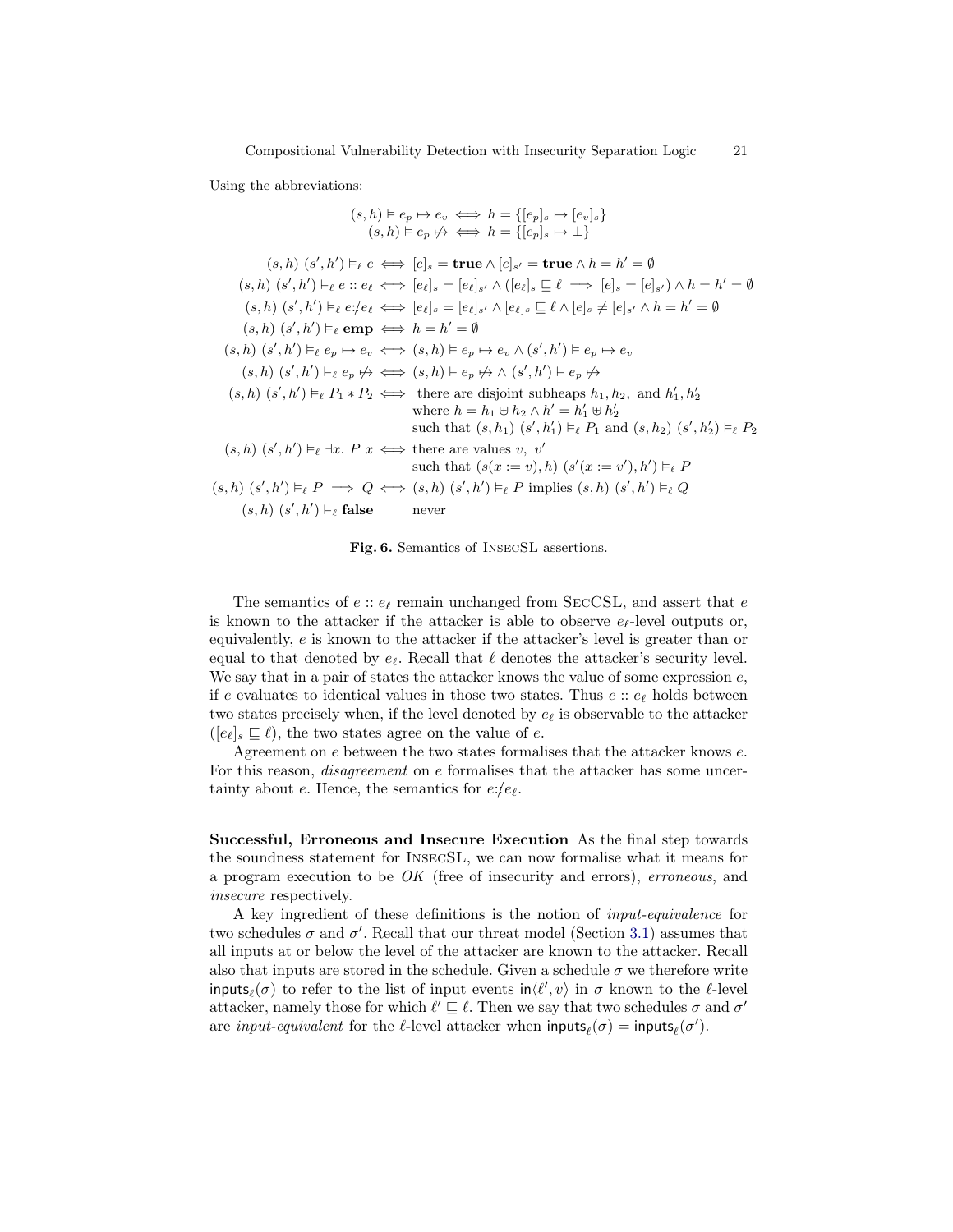We formalise the notion of insecure behaviour first, i.e. what it means for a program to leak information.

<span id="page-21-0"></span>Definition 2 (Insecure Behaviour). We say that the presumption P and result  $Q$  witness insecurity of program c against the  $\ell$ -level attacker when for all (final) states s, h, s', h' such that  $(s, h)$   $(s', h') \vDash_{\ell} Q$ , there exist s<sub>0</sub>, h<sub>0</sub>,  $s'_0, h'_0, \sigma, \sigma', k$  and k' such that  $(s_0, h_0)$   $(s'_0, h'_0) \vDash_{\ell} P$ ,  $\langle \textbf{run} \ \text{``c''}\ s_0 \ h_0 \rangle \rightarrow \text{``k''},$  $\langle \mathbf{run}^*c^n s'_0 h'_0 \rangle \overset{\sigma'}{\rightarrow} k'$ , where  $\sigma$  and  $\sigma'$  have equal lengths and are input-equivalent, and the stack and heap of  $k$  are respectively s and h and likewise for  $k'$ ,  $s'$  and  $h'$ , and finally:

- either the outputs in  $\sigma$  and  $\sigma'$  observable to the l-level attacker differ, or
- $k$  and  $k'$  both denote running configurations with distinct program commands.

For presumption  $P$  and program  $c$ , if there exists some satisfiable result  $Q$ for which P and Q witness insecurity of c (Definition [2\)](#page-21-0), then c does not satisfy timing-sensitive noninterference (Definition [1\)](#page-13-0). Specifically, there exist two input-equivalent executions beginning from P-states that the attacker can distinguish, and so the program  $c$  leaks information to the timing-sensitive  $\ell$ -level attacker of Section [3.1.](#page-12-0)

Erroneous and OK behaviour are defined similarly, although more straightforwardly.

<span id="page-21-2"></span>Definition 3 (Erroneous Behaviour). We say that the presumption P and result  $Q$  witness erroneous execution of program c against the  $\ell$ -level attacker when for all (final) states s, h, s', h' such that  $(s, h)$   $(s', h') \vDash_{\ell} Q$ , there exist s<sub>0</sub>,  $h_0, s'_0, h'_0, \sigma, \sigma',$  such that  $(s_0, h_0)$   $(s'_0, h'_0) \vDash_{\ell} P$ ,  $\langle \textit{run "c" s_0 h_0} \rangle \overset{\sigma^*}{\rightarrow} \langle \textit{abort s h} \rangle$ ,  $\langle \text{run} \ \ ^{\alpha}c \ ^{\alpha} s'_{0} \ \ ^{h'_{0}}\rangle \overset{\sigma'}{\rightarrow}^{\ast} \langle \text{abort} \ s' \ \ ^{h'} \rangle,$  where  $\sigma$  and  $\sigma'$  have equal lengths and are input-equivalent, and the outputs in  $\sigma$  and  $\sigma'$  observable to the  $\ell$ -level attacker are equal.

<span id="page-21-1"></span>Definition 4 (OK (Non-Erroneous, Non-Insecure) Behaviour). We say that the presumption  $P$  and result  $Q$  witness  $OK$  execution of program c against the  $\ell$ -level attacker when for all (final) states s, h, s', h' such that  $(s, h)$   $(s', h') \models_{\ell}$ Q, there exist  $s_0$ ,  $h_0$ ,  $s'_0$ ,  $h'_0$ ,  $\sigma$ ,  $\sigma'$ , such that  $(s_0, h_0)$   $(s'_0, h'_0) \vDash_{\ell} P$ ,  $\langle \textbf{run}$  "c"  $s_0$   $h_0 \rangle \stackrel{\sigma^*}{\rightarrow} \langle \textbf{stop} \ s \ h \rangle$ ,  $\langle \text{run "c" s'_0 h'_0 \rangle \overset{\sigma'}{\rightarrow} \langle \text{stop s' h'} \rangle$ , where  $\sigma$  and  $\sigma'$  have equal lengths and are inputequivalent, and the outputs in  $\sigma$  and  $\sigma'$  observable to the  $\ell$ -level attacker are equal.

Soundness The soundness statement for INSECSL comprises three theorems: one for each of its judgements. Each theorem states that when the corresponding type of judgement holds, then the presumption and result of the judgement witness the corresponding type of execution. Thus, for instance, INSECSL's insecurity judgement  $\vdash_{\ell} [P]$  c [insec(L): Q only detects real violations of timingsensitive noninterference (Theorem [4\)](#page-22-2). Like ISL, its error judgement only detects real erroneous program behaviours (Theorem [3\)](#page-22-3).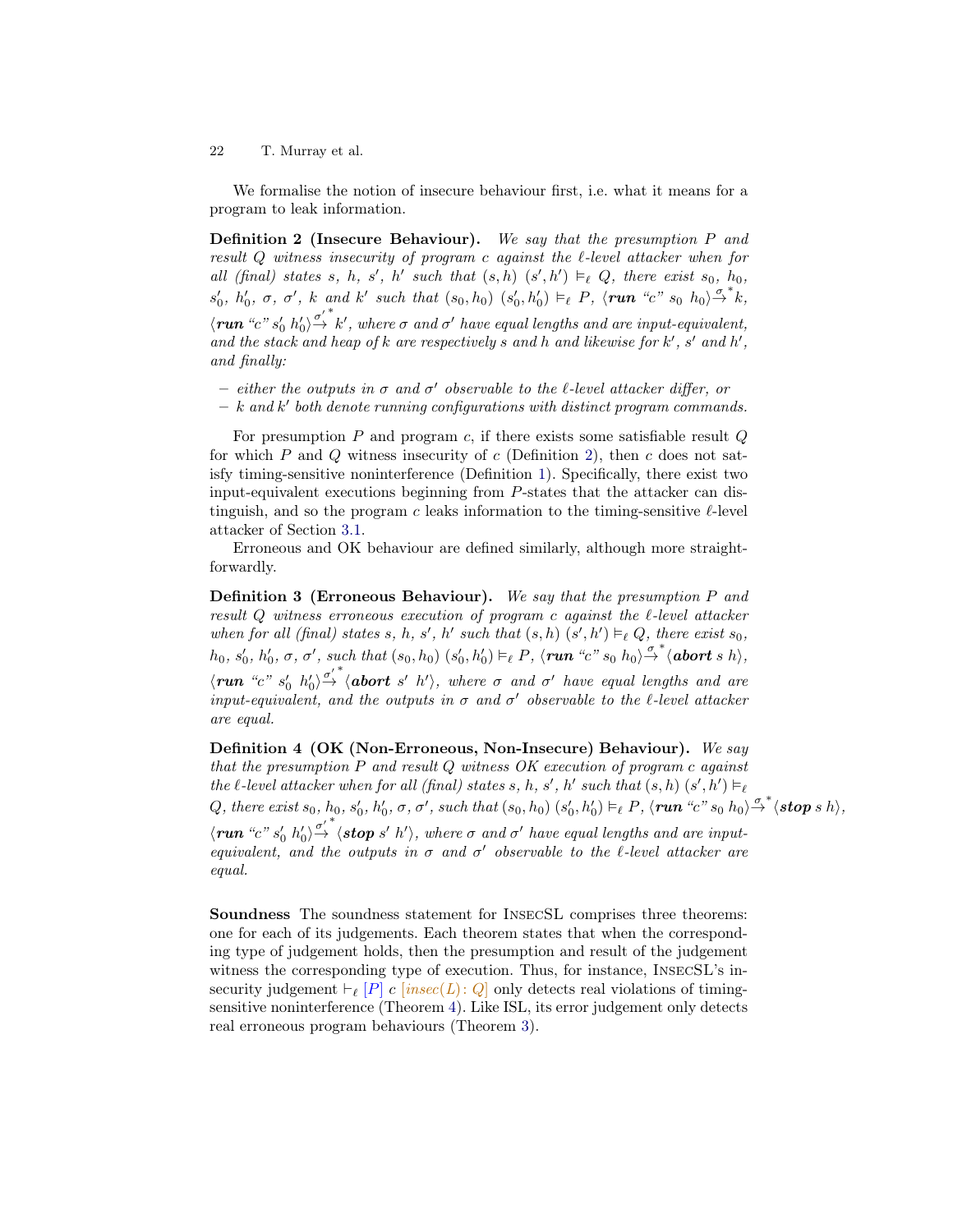**Theorem 2.** If  $\vdash_{\ell} [P]$  c [ok : Q] then P and Q witness OK execution of c against the  $\ell$ -level attacker. according to Definition  $\lambda$ .

<span id="page-22-3"></span>**Theorem 3.** If  $\vdash_{\ell} [P]$  c [err(L): Q] then P and Q witness erroneous execution of c against the  $\ell$ -level attacker. according to Definition [3.](#page-21-2)

<span id="page-22-2"></span>**Theorem 4.** If  $\vdash_{\ell} [P]$  c [insec(L): Q] then P and Q witness insecure execution of c against the  $\ell$ -level attacker. according to Definition [2.](#page-21-0)

We refer the reader to our Isabelle/HOL formalisation for the details of these proofs.

## <span id="page-22-1"></span>3.7 Extending InsecSL to Constant-Time Security

We noted earlier in Section [3.1](#page-12-0) that the security property and attacker model targeted by InsecSL is weaker than that of constant-time security [\[3\]](#page-30-17). InsecSL forbids a program to explicitly output or branch on secrets. Constant-time security additionally forbids a program from performing secret-dependent memory accesses.

Extending InsecSL to constant-time security is straightforward. We briefly sketch how. Doing so adds additional rules for loading and storing to the heap to detect insecurity. Similarly to OutInsec, these rules have in their result that the pointer  $p$  being loaded from (respectively stored to) is not known to the attacker:  $p:\ell$ . The existing OK rules have the converse added to their results:  $p :: \ell$ .

The semantics of the language (Section [3.6\)](#page-16-0) is extended to record in the schedule  $\sigma$  the address of each pointer that is loaded from and stored to, effectively making these outputs of the program. The security property then imposes the extra requirement that in the two executions, these addresses are identical.

Soundness then follows from a similar argument as that for the existing output rules.

# <span id="page-22-0"></span>4 Symbolic Execution

We claimed earlier that INSECSL's careful design to resemble a traditional separation logic enables its reasoning to be automated. We now validate that claim by formalising a bi-abduction [\[6\]](#page-30-16) based symbolic execution method for automatically deriving InsecSL judgements.

Our symbolic execution method is heavily inspired by the bi-abductionbased method for the under-approximate logic ISL [\[26\]](#page-31-1). However, unlike [\[26\]](#page-31-1), ours attempts to infer as many judgements as possible. Ours is also the first bi-abduction-based symbolic execution method to enjoy a mechanised proof of soundness.

To define our symbolic execution, it helps to introduce an extra program command  $assume(e)$ . This command is not a "real" command in the sense that it cannot appear in program text. Instead, it is used to remember, during symbolic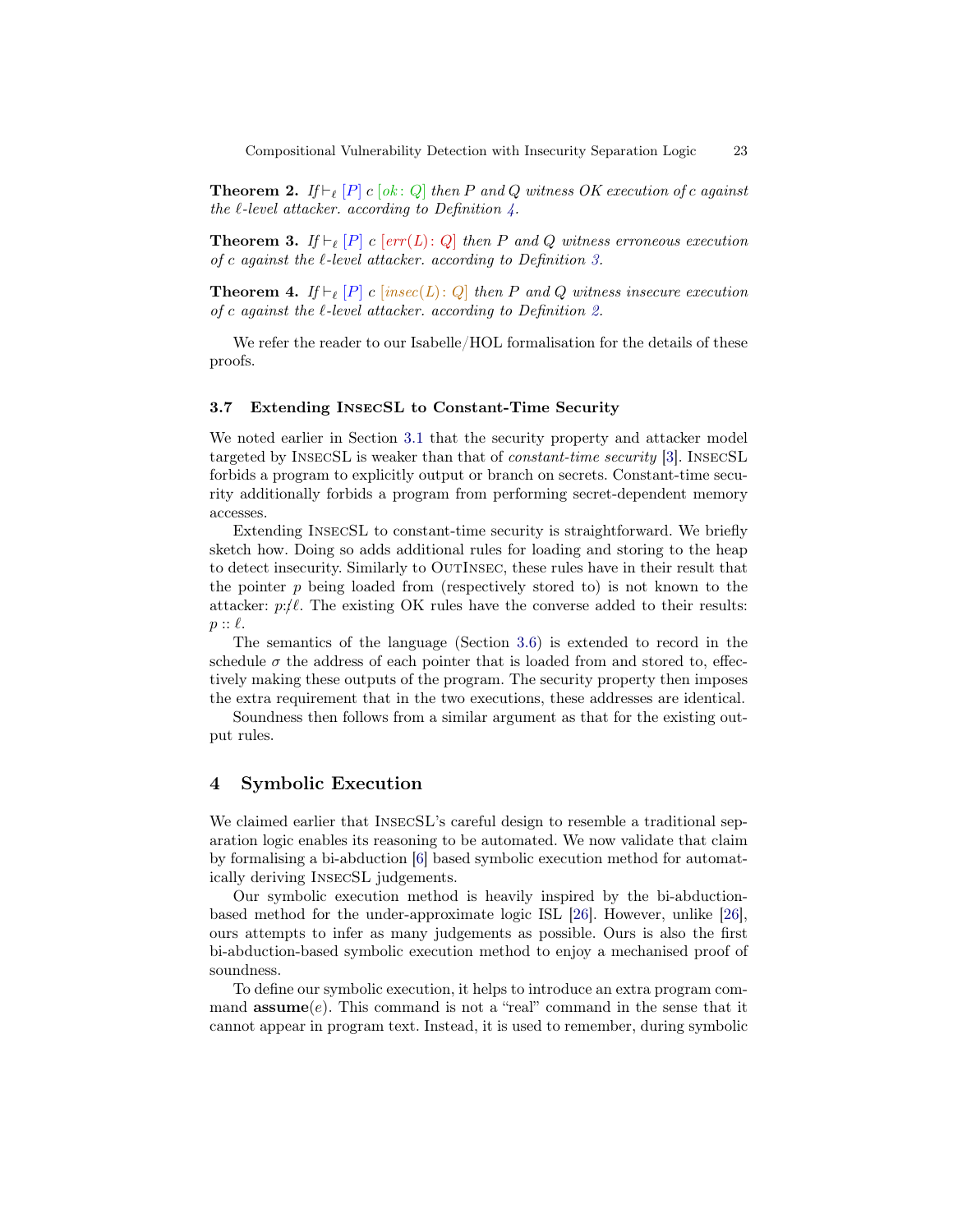execution, which conditional branches have been followed along the current execution path. As we will see, our symbolic execution maintains a trace that records the execution path followed so far, in which assume commands  $\mathbf{assume}(e)$  can appear. Their semantics is to evaluate the condition  $e$  and, if  $e$  holds to act as a no-op but otherwise execution gets stuck.

Our symbolic execution method stores the path followed so far. Doing so allows it to provide detailed information to the user when a vulnerability is detected (e.g. to tell precisely along which path the vulnerability arises). Doing so is also necessary to prove the soundness of our method, as explained later. The current path is stored as a *trace*, which is a list of pairs  $(c, P)$  where c is a program command and P an InsecSL assertion. For convenience, traces are stored in reverse order. Each element  $(c, P)$  is understood to mean that command  $c$  was executed from symbolic state  $P$ , i.e.  $P$  represents the state before  $c$  was executed. We write the empty trace  $\parallel$  (which represents that there has been no preceding symbolic execution), and the trace whose head is  $x$  and whose tail is  $xs$  as  $x : xs$ .

When a new spatial assertion  $F$  is inferred to make forward progress in symbolic execution, it is then *back-propagated* along the trace  $tr$ , causing  $F$  to be added into each of the assertions  $P$  in each element  $(c, P)$  of  $F$ . Given an assertion  $F$ , back-propagating it over trace  $tr$  produces the transformed trace  $tr'$ , and operates in the expected way by successively appealing to the Frame rule. We define the procedure  $\mathsf{backprop}_\ell(F, tr, tr')$  for doing this.

**Definition 5 (Backprop).** For any assertion F, any security level  $\ell$ , and any traces tr and  $tr'$  where each of them is a list of command-assertion pairs, backprop $_{\ell}(F, tr, tr')$  holds if and only if:  $tr = tr' = [] \vee (\exists c \; P \; F \; F' \; tr_2 \; tr'_2.$   $tr =$  $(c,P): \operatorname{tr}' \wedge \operatorname{tr}' = (c,P*F): \operatorname{tr}_2' \wedge \operatorname{mod}(c) \cap \operatorname{fv}(F) = \emptyset \wedge \operatorname{\textsf{backprop}}_\ell(F', \operatorname{tr}_2, \operatorname{tr}_2') )$ 

Symbolic execution is then defined as follows. We define a judgement symex<sub> $\ell$ </sub> $(tr, JQ, c, tr', JQ')$ . Here c is a command,  $tr$  and  $tr'$  are traces, while  $JQ$  and  $JQ'$  are judgement *post assertions*, i.e. have one of the following forms each for some assertion Q:  $ok: Q$ ,  $err: Q$ , or  $insec: Q$ . Trace tr and  $JQ$  represent the current state of symbolic execution before command  $c$  is executed, in the sense that  $tr$  is the trace followed up to this point and  $JQ$  represents the symbolic state immediately before  $c$  is executed. Executing  $c$  necessarily extends the trace (possibly also transforming it via back-propagation), yielding an updated trace  $tr'$  and a new post assertion  $JQ'$ .

The symbolic execution rules appear in Fig. [7.](#page-32-0)

Before explaining these rules, we first state the top-level soundness theorem for symbolic execution. Put simply, this theorem says that symbolic execution derives valid InsecSL judgements.

**Theorem 5.** For all commands c, security levels  $\ell$ , post-assertions JQ and JQ' and all traces tr, such that  $symex_{\ell}([\], JQ, c, tr, JQ')$  holds, we have tr is not empty. Furthermore, letting  $(c, P)$  denote the last element of tr, we have  $\vdash_{\ell} [P] \ c \ [JQ'].$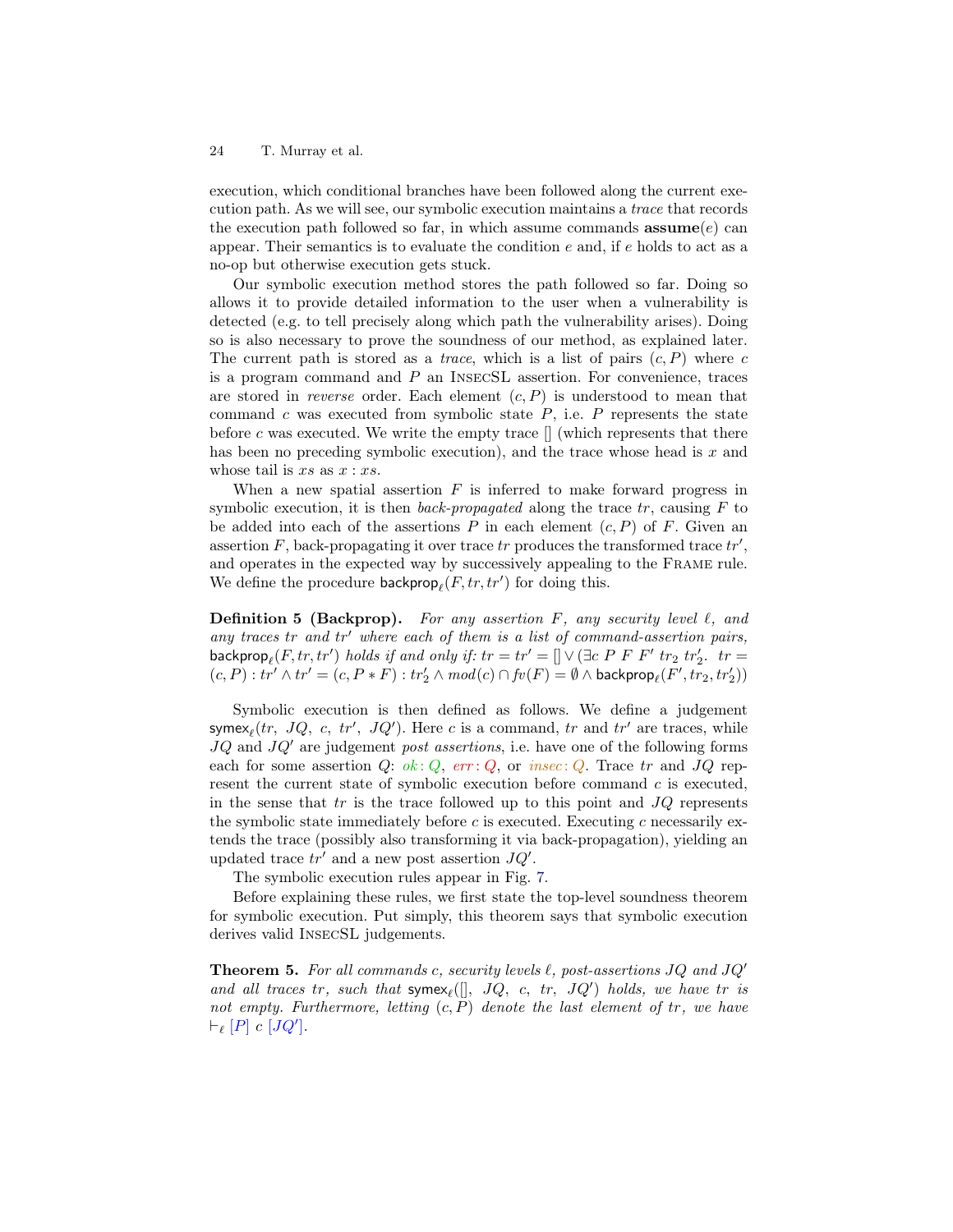The structural rules like SEIfTrue mirror their counterparts from prior symbolic execution methods for automating separation logics. The exceptions are the additional rules like SEIfInsec (and its counterpart for while loops) to detect leaks due to branching on secrets.

Of the rules for atomic commands in Fig. [7,](#page-32-0) the most interesting are those that infer new spatial predicates. A good example is the SELoad rule. Given the presumption P, to symbolically execute the load  $x := [p]$ , we need to know that, for some e and some frame assertion  $Frame, p \mapsto e * Frame$  entails P. (Recall that the entailment is the reverse of the usual direction from overapproximate reasoning due to the reversed nature of the consequence rule in under-approximate logics.) However  $P$  might not say anything about the part of the heap to which  $p$  points. In this case, the rule infers an appropriate as-sertion M, by solving the biabduction [\[6\]](#page-30-16) problem:  $p \mapsto e^*?Frame \stackrel{\ell}{\Longrightarrow} P*?M$ , which yields assertions  $Frame$  and  $M$  to make this entailment hold.  $M$  must then be back-propagated through the trace  $tr$ , yielding the updated trace  $tr'$ . The presumption recorded in the trace, at the point before this load is executed, is therefore  $P * M$ . After executing the load, the frame Frame is preserved, plus we know that  $x$  is now equal to  $e$ 's original value, while for the original values of p and  $e, p \mapsto e$  still holds. The fresh variable  $x'$  is introduced to represent the initial value of x before the load, and we obtain the original values of the expressions  $p$  and  $e$  via substitution in the usual way.

The SELOAD rule has a counterpart SELoadErr that infers when the pointer being loaded from is invalid. Fig. [7](#page-32-0) also shows analogous rules for pointer stores (writes). Applying both of these rules causes symbolic execution to branch on each load/store to consider the two possibilities: either the pointer being loaded from (stored through) is valid or invalid. A similar argument applies to information leakage and the structural rules for if-statements and while-loops, plus the rules for the output command.

Considering all of these possibilities means that our symbolic execution attempts to infer as many summaries as possible, in order to be able to say as much as possible about when an individual function might exhibit a vulnerability (depending on the context in which it is called as expressed in the summary).

As mentioned earlier, the trace  $tr$  is not merely a user convenience but is also a necessary ingredient to prove soundness of the structural rules, like SEIfTrue (Fig. [7\)](#page-32-0). Proving soundness of this rule for instance requires deducing a judgement  $\vdash_{\ell} [P]$  c0; c' [ $\epsilon$ : Q] given the premises  $\vdash_{\ell} [P]$  c0; c [ $\epsilon$ : Q] and  $\forall P \ Q. \vdash_{\ell} [P] \ c \ [\epsilon : Q] \implies \vdash_{\ell} [P] \ c' \ [\epsilon : Q].$  Unfortunately the first premise is not strong enough to deduce some intermediate assertion  $R$  for which  $\vdash_{\ell} [P]$  c0  $[\epsilon : R]$  and  $\vdash_{\ell} [R]$  c  $[\epsilon : Q]$ , which is needed to make use of the second premise. Including the trace  $tr$  is necessary to strengthen the theorem statement to yield a sufficiently strong induction hypothesis that yields the required intermediate assertion. This neatly highlights the value of mechanising the soundness proof.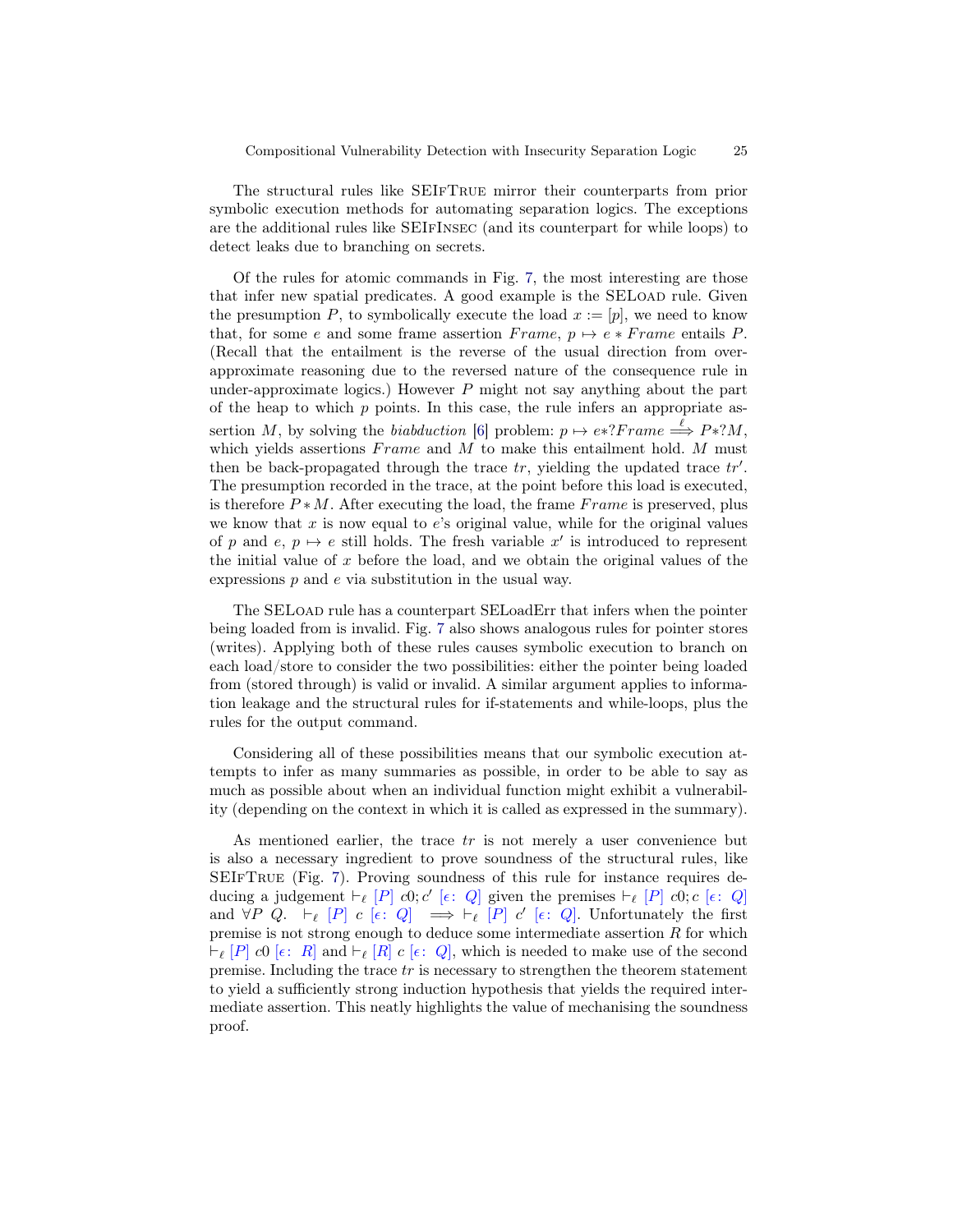## <span id="page-25-0"></span>4.1 External Summaries

Our symbolic execution as described can be applied to the body of a function to infer summaries that describe its internal behaviour. We briefly describe how to transform such summaries to have them describe the function's external behaviour. The soundness of this transformation follows the same argument of Le et al. [\[15\]](#page-30-15).

Consider the trivial function void func(int x)  $x = x + 1$ ; that uselessly increments its argument x. Its internal behaviour is captured by the judgement  $\vdash_{\ell} [\mathbf{x} = v] \mathbf{x} = \mathbf{x} + \mathbf{1} [ok : v' = v * \mathbf{x} = v' + 1].$  Here the logical variable v captures the initial value of x while SEAssign rule has introduced the second logical variable  $v'$ . In summaries that describe a function's external behaviour, mentions of its formal parameters in the result assertion refer to the initial values of those variables. Thus to transform the summary above so that it talks about  $func()$ 's external behaviour, UNDERFLOW remembers the first logical variable v that was introduced to represent the initial value of each formal parameter x. It introduces fresh logical variables  $v_2$  to capture the final values of each formal parameter x. It then renames all occurrences of each formal parameter x in the result to  $v_2$ . For each logical variable v introduced to capture the initial value of a formal parameter x, it renames in the result all occurrences of  $v$  back to  $x$ . Finally, it existentially quantifies over all variables that are not formal parameters. Doing so yields the external summary:  $\vdash_{\ell} [\exists v. \ x = v]$  func(x)  $[ok: \exists v_2, v'. v' = x * v_2 = v' + 1]$  which can of course be simplified to the logically equivalent  $\vdash_{\ell}$  [emp] func(x) [ok: emp].

# <span id="page-25-1"></span>5 Inter-Procedural Analysis

Having inferred a set of summaries for a function, how can we use those summaries in the analysis of its callers? In particular, suppose function  $f()$  calls function  $g()$  and we have the summary  $[P_q]$   $g() [Q_q]$ . (For simplicity, we ignore parameter passing which is an orthogonal concern easily handled by substituion as usual.) Suppose we are symbolically executing  $f()$  and that we encounter a call to  $g()$  and that, without loss of generality, symbolic execution has derived the INSECSL assertion S that describes the internal state of  $f()$  at the call-site to  $g(.)$ . In traditional over-approximate reasoning we would need to prove that S entails  $P<sub>g</sub>$ . However in under-approximate logics like INSECSL, recall that the consequence rule is reversed and, hence, in general the entailment must be proved in the *opposite* direction, i.e. one must prove that  $P_g$  entails  $S$ .

Fortunately, since InsecSL is a separation logic it inherits the frame rule. This rule allows parts of S not relevant to  $P<sub>g</sub>$  to be factored out. Specifically, rather than proving that  $P<sub>g</sub>$  entails the entirety of S, the frame rule allows us to break up S into two parts R and F such that  $S = R * F$ , for which we can prove that  $P<sub>g</sub>$  entails just R. Symbolic execution then proceeds by replacing R in S with  $Q_g$ , yielding the updated symbolic state  $Q_g * F$  in which the frame F has been preserved.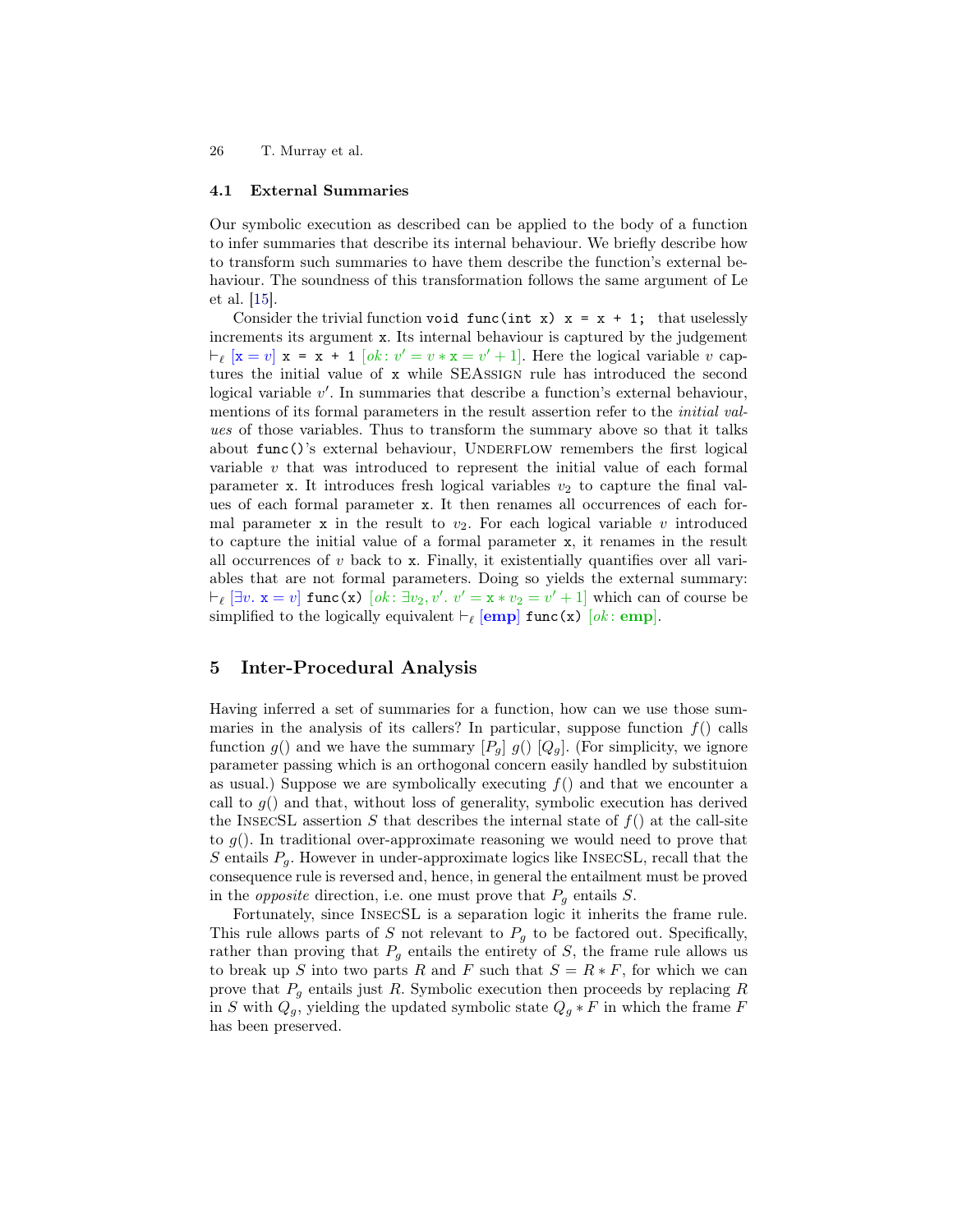However, it turns out we don't even need to prove the (reversed from usual) entailment that  $P_g$  entails some R. To see why, first observe that via the consequence rule, any pure assertions in  $P<sub>g</sub>$  can simply be conjoined with S; if the resulting state is satisfiable, the pure part of the entailment must hold. Then, the remaining spatial part of  $P_q$  necessarily contains only two kinds of spatial assertions,  $\mapsto$  and  $\neq$ , because (observe) our symbolic execution ensures that inferred presumptions  $P_g$  are always a conjunction of  $\Box \leftrightarrow \Box$  and  $\Box \not\leftrightarrow$ assertions. It also ensures that  $S$  is a conjunction of these same two kinds of assertions, plus additional pure assertions only. Thus we can split S into an R and F for which the spatial part of  $P<sub>g</sub>$  entails R simply by looking only at the spatial assertions in S and finding that subset R for which each assertion in  $P<sub>g</sub>$ entails a corresponding assertion in  $R$  ( $F$  is then the remainder of  $S$ ).

Even better, the two kinds of spatial assertions  $e_p \mapsto e_v$  and  $e_p \nleftrightarrow$  have the property that if  $P_i$  and  $P_j$  are each a single assertion of one of these kinds, and if  $P_i$  entails  $P_j$ , then they are both of the same kind (both are of the form  $\rightarrow$ or both are of the form  $\Box \not\rightarrow$  and, moreover,  $P_j$  also entails  $P_i$ . Therefore we can reverse the direction of the entailment check for each spatial assertion in  $S$ , i.e. find that subset R of the spatial assertions in S for which each assertion in R entails a corresponding spatial assertion in  $P_g$ , to cover all such assertions in  $P_g$ . (Indeed our symbolic execution makes use of this same trick when implementing the entailment checks of e.g. the SELOAD rule.)

If S lacks a spatial assertion needed to entail some part of  $P_q$  we can simply infer and back-propagate extra spatial assertions to augment  $S$ , e.g. as for the SELOAD rule of symbolic execution.

# <span id="page-26-0"></span>6 Implementation

This design is implemented in the proof-of-concept tool UNDERFLOW, which we built by modifying an existing verifier for the over-approximate security sepa-ration logic SECCSL [\[12\]](#page-30-7). Specifically, UNDERFLOW implements the top-down inter-procedural analysis described in Section [2.7](#page-10-1) and Section [5,](#page-25-1) via symbolic execution as described in Section [2.6](#page-7-2) and Section [4.](#page-22-0)

When analysing a function  $f()$  that calls another  $g()$  UNDERFLOW attempts to apply all summaries known about  $g()$ . If none of them are applicable (i.e. applying them yields an inconsistent state), UNDERFLOW performs a contextual analysis of  $g()$  to compute new summaries applicable at this callsite.

To perform a contextual analysis of callee  $g()$  from caller  $f()$  we take the current symbolic state  $R$  and filter it to produce a state  $R'$  that describes only those parts of  $R$  relevant to the call. UNDERFLOW's present implementation does so using a fixed-point computation that identifies all pure formulae from R that mention arguments passed to  $g()$  and values (transitively) related to those arguments by such pure formulae. It also identifies all spatial assertions in R that describe parts of the heap reachable from those values. Everything else is filtered as irrelevant.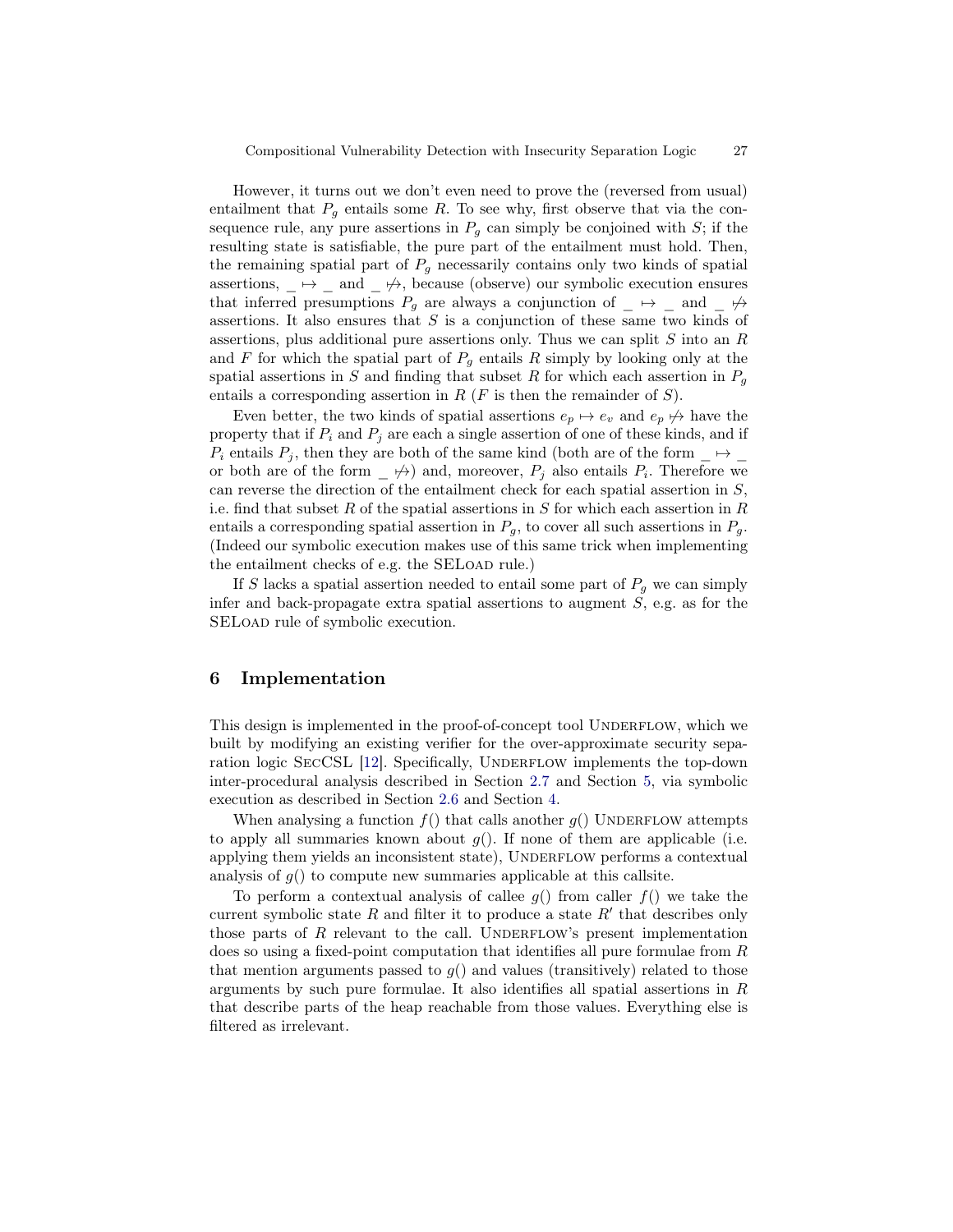In contrast to prior work  $[26]$ , UNDERFLOW does not unrol loops to a fixed bound. Instead it controls symbolic execution using two mechanisms. Firstly, for each program point it counts the number of paths that have so far passed through that point during analysis. When that number exceeds a configurable bound, additional paths are discarded. Additionally it monitors the latency of symbolically executing each program statement. When this latency gets too high (exceeds a configurable threshold), the current path is discarded. The former bound is reached only when unfolding relatively tight loops, while the latter attempts to maintain reasonable symbolic execution throughput.

When analysing a function UNDERFLOW will avoid generating multiple summaries that report the same problem for a single program point.

| name                         |      | $\frac{1}{2}$ sloc $\#$ funs | $\#\mathrm{summs}$                                       | time      |
|------------------------------|------|------------------------------|----------------------------------------------------------|-----------|
| auction                      |      | $172 \quad 5(1)$             | 74 $(64; 9 \text{ ok}; 55 \text{ insec}; 0 \text{ err})$ | 233 (109) |
| ctselect                     |      | $27 \quad 7(5)$              | $8(6; 5 \text{ ok}; 1 \text{ insec}; 0 \text{ err})$     | 1.5(0.3)  |
| ctsort                       |      | $57 \quad 6(3)$              | 107 (83; 13 ok; 16 insec; 54 err)                        | 11(7)     |
| cttkinner                    | 77 - | 6(3)                         | $6(3; 3 \text{ ok}; 0 \text{ insec}; 0 \text{ err})$     | 14(5)     |
| seccdb                       | 74   | 4(4)                         | 395 (330; 164 ok; 158 insec; 8 err)                      | 576 (391) |
| kremlib                      |      | 68 11 (10)                   | 11 (10; 10 ok; 0 insec; 0 err)                           | 1.7(0.3)  |
| libsodium                    | 96   | 3(3)                         | 715 (715; 159 ok; 180 insec; 376 err) 287 (120)          |           |
| opensslutil                  |      | 84 14 (7)                    | 14 $(7; 7 \text{ ok}; 0 \text{ insect}; 0 \text{ err})$  | 1.8(0.5)  |
| ssl3cbcrem                   |      | $111 \t15(7)$                | $22$ (14; 8 ok; 1 insec; 5 err)                          | 2.5(0.9)  |
| tls1lucky13 $122 \quad 2(1)$ |      |                              | 131 $(24; 8 \text{ ok}; 8 \text{ insec}; 8 \text{ err})$ | 69 (52)   |
| tls1patched $229$ 19 (7)     |      |                              | 195 $(10; 8 \text{ ok}; 0 \text{ insec}; 2 \text{ err})$ | 312 (202) |

<span id="page-27-0"></span>Table 1. Benchmark Results. We report the benchmark name, its size in number of source lines sloc, the number of functions it contains  $\#\textbf{funs}$ , the number of summaries inferred #summs, and the time in seconds spent inferring these summaries in total time. Numbers in brackets indicate top-level counts (functions and summaries) or, for the time column, the time spent running the solver in seconds.

We applied UNDERFLOW to 11 benchmarks, summarised in Table [1.](#page-27-0) Eight of these samples (ctselect, ctsort, kremlib, libsodium, opensslutil, ssl3cbcrem, tls1lucky13, tls1patch) were taken from the benchmark set of Binsec/Rel [\[9\]](#page-30-3), a recent (whole-program) information leakage analyser. The "auction" sample is the case study from Section [2.1;](#page-1-0) "cttkinner" comes from the Constant-Time Toolkit library [https://github.com/pornin/CTTK.](https://github.com/pornin/CTTK) Experiments were run on a mid-2015 MacBook Pro (2.2GHz quad core Intel Core i7, 16GB RAM). Times are reported in seconds.

For the samples containing top-level functions that take pointer arguments (ctsort, seccdb, libsodium, ssl3cbcrem, tls1lucky13, tls1patch) UNDERFLOW generates many summaries because in effect it has to perform an unconstrained analysis. This explains why these samples also produce (sometimes many) error summaries. The insecurity summary in ctselect correctly detects a non-constanttime selection implementation, as do the insecurity summaries for ctsort (sorting). The insecurity summaries for seccdb and libsodium arise because these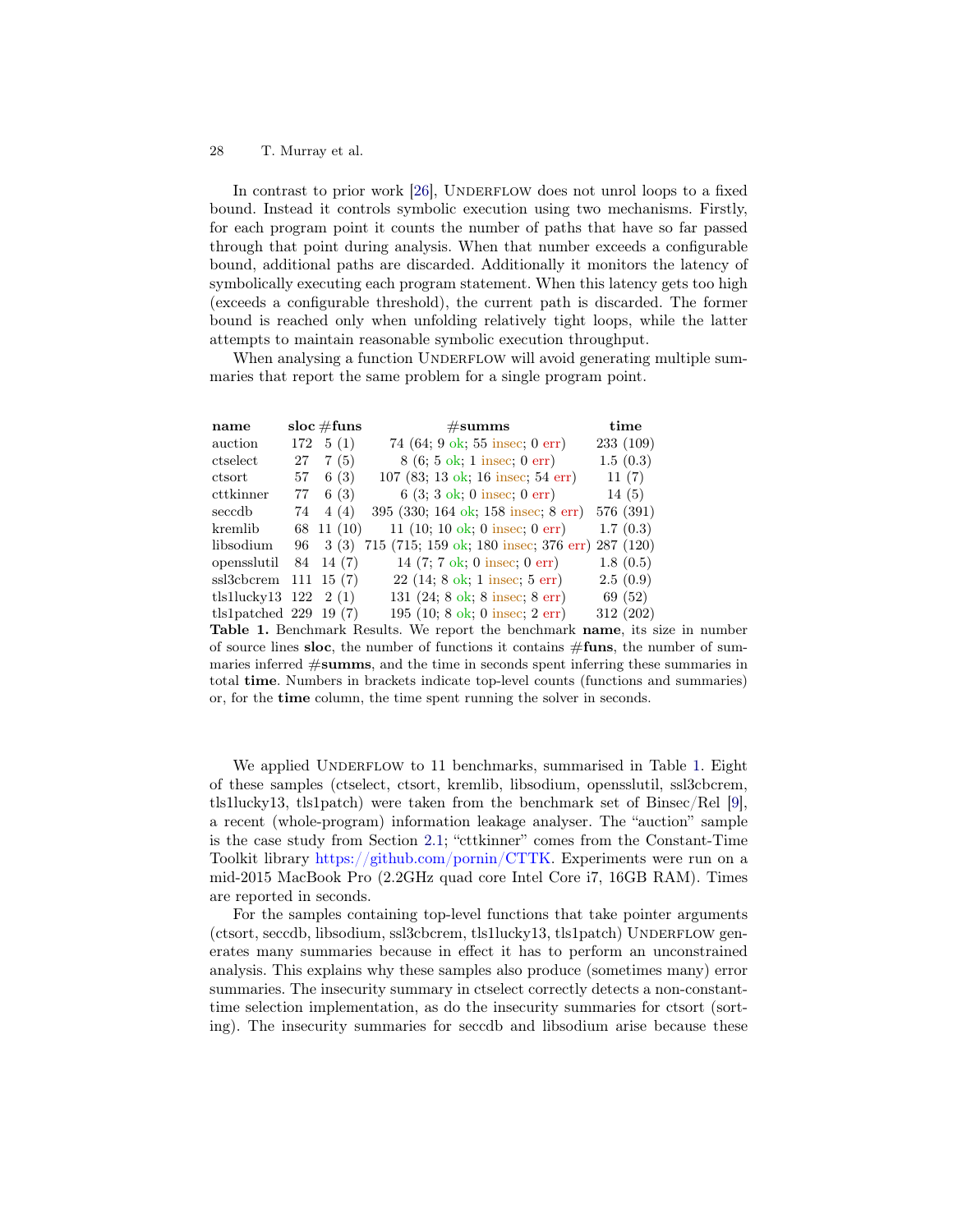samples contain top-level functions that take a length argument that controls a loop guard: there is no context to infer whether the length is secret or not. The insecurity summaries in ssl3cbcrem and tls1lucky13 correctly detect leakage vulnerabilities in these samples: the latter is the infamous Lucky13 TLS vulnerability [\[1\]](#page-29-0), which is patched in the tls1patched sample.

Note that while for certain benchmark samples UNDERFLOW appears to take an excessive amount of time (e.g. auction, seccdb, libsodium), this happens because UNDERFLOW unrolls loops many more times than is necessary to detect vulnerabilities: for example in the "auction" case study, once UNDERFLOW has detected the leakage vulnerability on the second loop iteration, it continues to unroll this loop discovering similar summaries on subsequent loop iterations as evidenced by the 55 insecurity summaries it generates. A similar pattern arises for seccdb and libsodium.

UNDERFLOW's current implementation does not make any attempt to simplify (pure) separation logic formulae during symbolic execution, leading in many cases to massive summaries being generated and manipulated by the tool, which accounts for why it spends so much time on symbolic execution (as opposed to satisfiability checking via its backend solver Z3). We expect its performance can be improved significantly by implementing formulae simplification, as well as other simple optimisations like avoiding applying an insecure or error function summary on the second iteration of a loop if that summary was already successfully used on the first iteration, etc. We leave such investigations for future work.

# 7 Related Work

The ideas that we present draw on many sources.

As a static leak detection tool employing a form of symbolic execution to carry out relational reasoning, our approach resembles recent work based on relational symbolic execution [\[13\]](#page-30-2) (RSE).

Like RSE, our method automates relational reasoning via symbolic execution. RSE was defined for a deterministic, imperative IMP-like language relative to *over-approximate* relational reasoning, whereas ours automates *under*approximate reasoning for a language with pointers, dynamic memory allocation and nondeterministic input. RSE's soundness theorem states that judgements  $\vdash \{R\}$  c  $\{S\}$  derived via RSE are valid over-approximations  $\models \{R\}$  c  $\{S\}$ of program behaviours. Hence RSE is applicable for automatically proving relational properties, to which our method is less suited. Nonetheless RSE was also shown applicable to detecting violations of relational properties  $= \{R\} c \{S\}$ for deterministic programs by proving judgements  $\vdash \{R\}$  c  $\{S'\}$  where S' is consistent with  $\neg S$ .

However, as we mentioned in Section [2.2,](#page-3-0) over-approximate reasoning works for detecting vulnerabilities only for deterministic programs. To handle nondeterminism and under-approximate approach is required, which our method implements.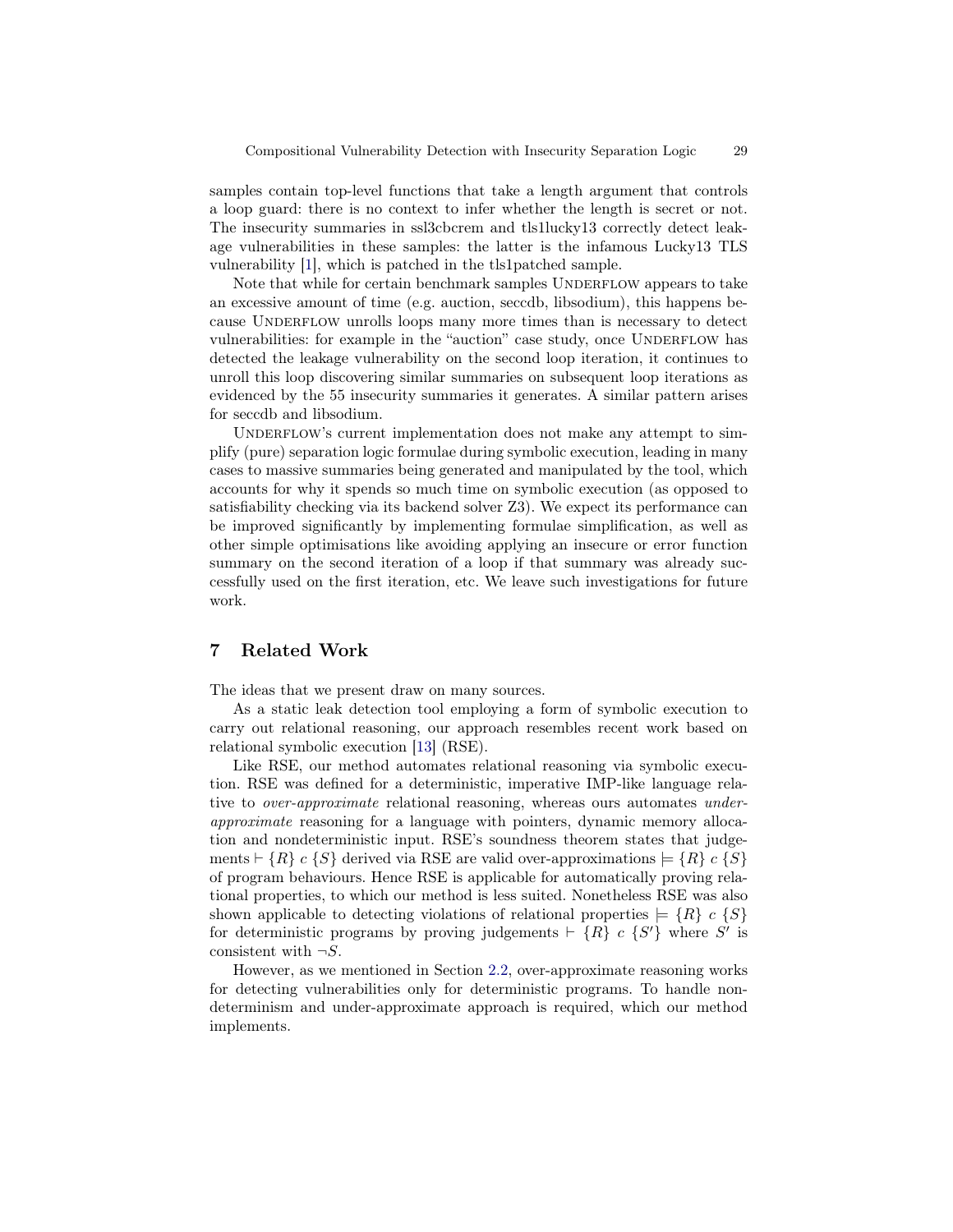Subsequent RSE based leak detection methods [\[9](#page-30-3)[,10\]](#page-30-4) are likewise defined for non-interactive (so deterministic) programming languages, without support for dynamic memory allocation and user input. Existing RSE implementations [\[9,](#page-30-3)[10\]](#page-30-4) also do not handle non-trivial security policies like value-dependent classification, unlike our approach. Finally, they are whole-program analyses whereas ours is compositional analysing a program one-function-at-a-time and inter-procedural, and so lends itself to incremental application unlike prior RSE-based approaches.

InsecSL can be seen as the first practical insecurity logic [\[18\]](#page-30-10), i.e. an underapproximate relational logic for reasoning about the presence of security vulnerabilities. Murray [\[18\]](#page-30-10) recently postulated the existence of such logics, while defining a general under-approximate relational logic for the simple language IMP. However, IMP is entirely deterministic and therefore (following Theorem [1\)](#page-5-0), does not gain a real benefit from under-approximate reasoning since any judgement derived from such reasoning can also be derived from (sound and complete) over-approximate reasoning.

InsecSL's design borrows ideas from the Incorrectness Separation Logic (ISL) of Raad et al. [\[26\]](#page-31-1) as well as the Security Concurrent Separation Logic (SecCSL) of Ernst and Murray [\[12\]](#page-30-7). ISL is an under-approximate separation logic for reasoning about the presence of (memory-) safety bugs. SecCSL is an over-approximate concurrent separation logic for proving the absence of (memory- ) safety and information flow vulnerabilities. Our InsecSL can be seen as the security analogue of ISL, in a similar manner as [\[12\]](#page-30-7)'s Security Concurrent Separation Logic might be called the security analogue of traditional (overapproximate) Concurrent Separation Logic [\[24\]](#page-31-14). Like we did for InsecSL, [\[26\]](#page-31-1) proved ISL sound but did not consider completeness.

An important issue that InsecSL had to resolve with regards to information leakage that SecCSL avoided, however, was nondeterminism. The language over which SecCSL is defined eschews environment interaction (e.g. through an input command) and even assumes deterministic concurrent thread scheduling. InsecSL tackles nondeterminism head-on, in contrast, leading to its novel and elegant input rule. A key innovation of InsecSL is the addition of the insecurity assertion  $e$ :/ $e_{\ell}$  which no prior security logic enjoys.

While developed independently, our symbolic execution method is essentially identical to the very recent work of Le et al. [\[15\]](#page-30-15); however theirs treats ISL only whereas ours also produces insecurity summaries. They implement the unconstrained bottom-up analysis we eschewed in Section [2.7,](#page-10-1) whereas we instead designed a top-down, compositional analysis to take advantage of contextual information to help prune symbolic execution while remaining incremental. Ours is also the first to enjoy mechanised proofs of soundness.

# References

<span id="page-29-0"></span>1. Al Fardan, N.J., Paterson, K.G.: Lucky thirteen: Breaking the tls and dtls record protocols. In: 2013 IEEE Symposium on Security and Privacy. pp. 526–540. IEEE (2013)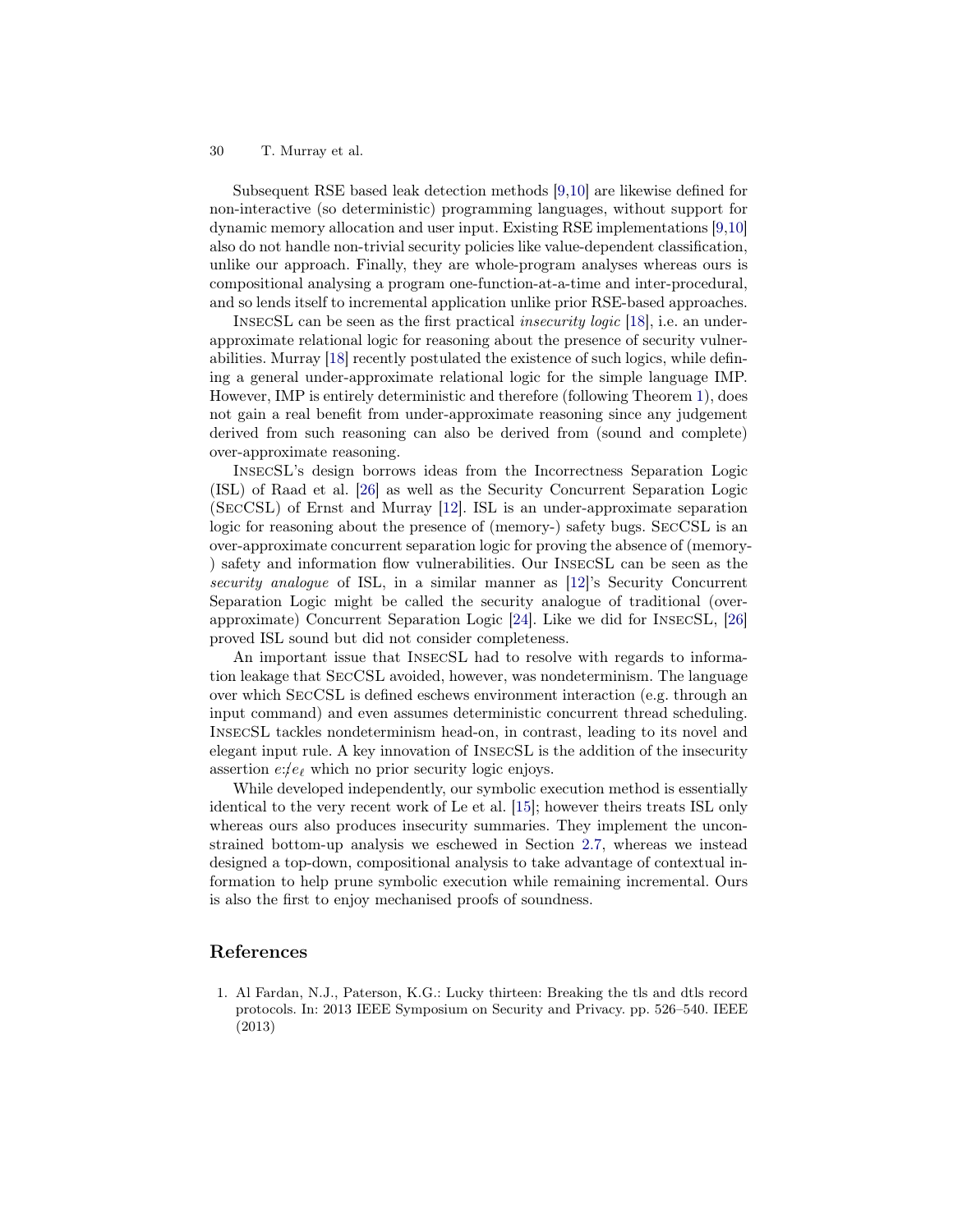Compositional Vulnerability Detection with Insecurity Separation Logic 31

- <span id="page-30-5"></span>2. Amtoft, T., Bandhakavi, S., Banerjee, A.: A logic for information flow in objectoriented programs. In: Thirty-third Annual ACM Symposium on Principles of Programming Languages (POPL). pp. 91–102 (2006)
- <span id="page-30-17"></span>3. Barthe, G., Blazy, S., Grégoire, B., Hutin, R., Laporte, V., Pichardie, D., Trieu, A.: Formal verification of a constant-time preserving c compiler. Proceedings of the ACM on Programming Languages 4(POPL), 1–30 (2020)
- <span id="page-30-12"></span>4. Benton, N.: Simple relational correctness proofs for static analyses and program transformations. In: ACM Symposium on Principles of Programming Languages (POPL). pp. 14–25. ACM (2004)
- <span id="page-30-1"></span>5. Calcagno, C., Distefano, D., Dubreil, J., Gabi, D., Hooimeijer, P., Luca, M., O'Hearn, P., Papakonstantinou, I., Purbrick, J., Rodriguez, D.: Moving fast with software verification. In: NASA Formal Methods Symposium. pp. 3–11. Springer (2015)
- <span id="page-30-16"></span>6. Calcagno, C., Distefano, D., O'Hearn, P., Yang, H.: Compositional shape analysis by means of bi-abduction. In: Proceedings of the 36th annual ACM SIGPLAN-SIGACT symposium on Principles of programming languages. pp. 289–300 (2009)
- <span id="page-30-0"></span>7. Cifuentes, C., Bierman, G.: What is a secure programming language? In: 3rd Summit on Advances in Programming Languages (SNAPL 2019). Schloss Dagstuhl-Leibniz-Zentrum fuer Informatik (2019)
- <span id="page-30-8"></span>8. Clarkson, M.R., Schneider, F.B.: Hyperproperties. Journal of Computer Security 18(6), 1157–1210 (2010)
- <span id="page-30-3"></span>9. Daniel, L.A., Bardin, S., Rezk, T.: BINSEC/REL: Efficient relational symbolic execution for constant-time at binary-level. In: 2020 IEEE Symposium on Security and Privacy (SP). pp. 1021–1038. IEEE (2020)
- <span id="page-30-4"></span>10. Daniel, L.A., Bardin, S., Rezk, T., de Ruiter, J., Poll, E.: Hunting the haunter—efficient relational symbolic execution for spectre with haunted RelSE. In: Network and Distributed Systems Security Symposium (NDSS) (2021)
- <span id="page-30-14"></span>11. De Vries, E., Koutavas, V.: Reverse hoare logic. In: International Conference on Software Engineering and Formal Methods (SEFM). pp. 155–171. Springer (2011)
- <span id="page-30-7"></span>12. Ernst, G., Murray, T.: SecCSL: Security concurrent separation logic. In: International Conference on Computer Aided Verification (CAV). pp. 208–230 (2019)
- <span id="page-30-2"></span>13. Farina, G.P., Chong, S., Gaboardi, M.: Relational symbolic execution. In: Proceedings of the 21st International Symposium on Principles and Practice of Declarative Programming. pp. 1–14 (2019)
- <span id="page-30-9"></span>14. Jacob, J.: Security specifications. In: IEEE Symposium on Security & Privacy. pp. 14–23 (1988)
- <span id="page-30-15"></span>15. Le, Q.L., Raad, A., Villard, J., Berdine, J., Dreyer, D., O'Hearn, P.W.: Finding real bugs in big programs with incorrectness logic. Proceedings of the ACM on Programming Languages 6(OOPSLA1), 1–27 (2022)
- <span id="page-30-6"></span>16. Lourenço, L., Caires, L.: Dependent information flow types. In: ACM SIGPLAN-SIGACT Symposium on Principles of Programming Languages. pp. 317–328. Mumbai, India (Jan 2015)
- <span id="page-30-11"></span>17. Murray, T.: An under-approximate relational logic. Archive of Formal Proofs (Mar 2020), [http://isa-afp.org/entries/Relational-Incorrectness-Logic.html,](http://isa-afp.org/entries/Relational-Incorrectness-Logic.html) Formal proof development
- <span id="page-30-10"></span>18. Murray, T.: An under-approximate relational logic: Heralding logics of insecurity, incorrect implementation & more (2020)
- <span id="page-30-13"></span>19. Murray, T., Matichuk, D., Brassil, M., Gammie, P., Bourke, T., Seefried, S., Lewis, C., Gao, X., Klein, G.: sel4: from general purpose to a proof of information flow enforcement. In: 2013 IEEE Symposium on Security and Privacy. pp. 415–429. IEEE (2013)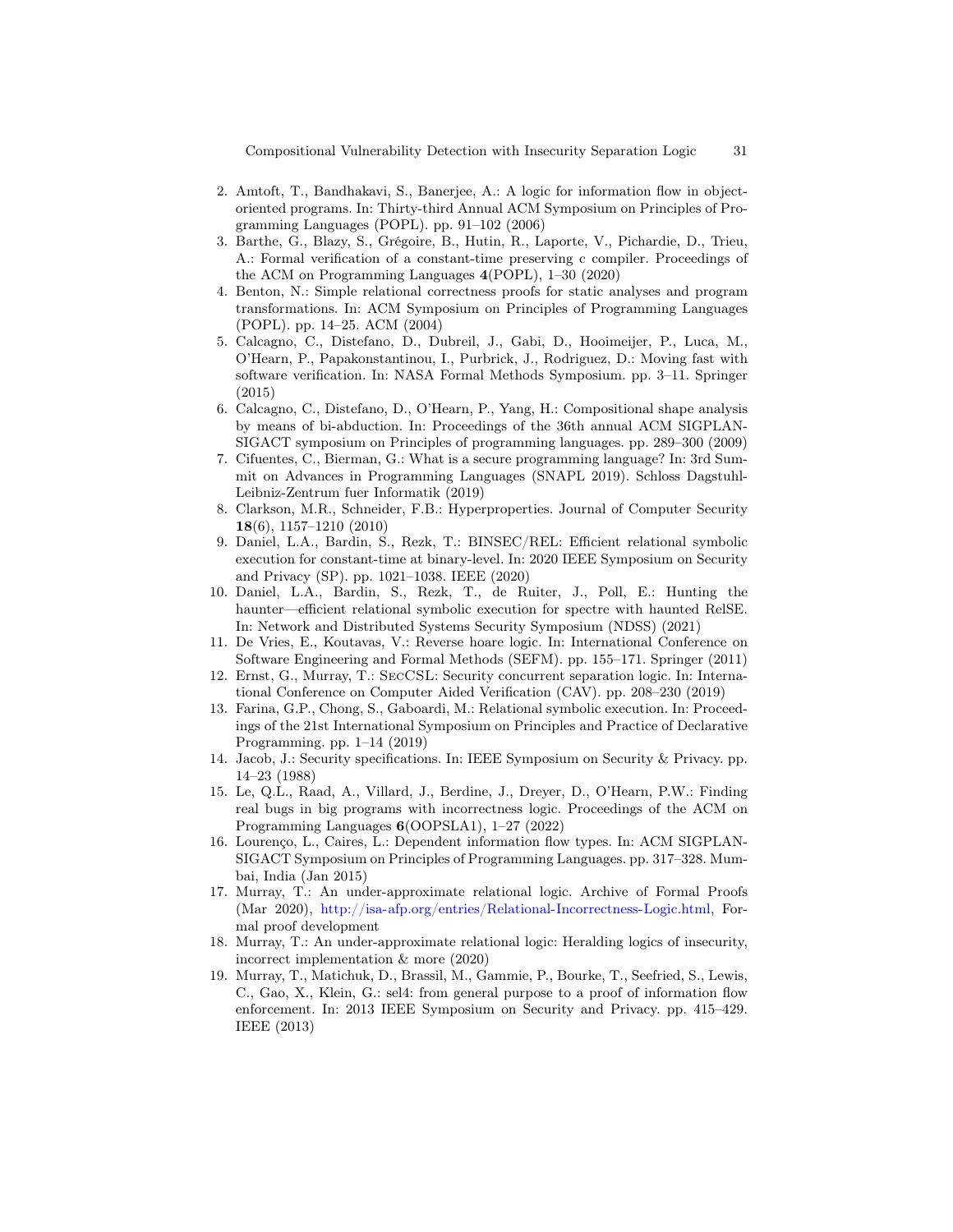- 32 T. Murray et al.
- <span id="page-31-7"></span>20. Murray, T., Matichuk, D., Brassil, M., Gammie, P., Klein, G.: Noninterference for operating system kernels. In: International Conference on Certified Programs and Proofs (CPP). pp. 126–142. Springer (Dec 2012)
- <span id="page-31-10"></span>21. Murray, T., Sison, R., Engelhardt, K.: COVERN: A logic for compositional verification of information flow control. In: IEEE European Symposium on Security and Privacy (EuroS&P). London, United Kingdom (Apr 2018)
- <span id="page-31-9"></span>22. Murray, T., Sison, R., Pierzchalski, E., Rizkallah, C.: Compositional verification and refinement of concurrent value-dependent noninterference. In: 2016 IEEE 29th Computer Security Foundations Symposium (CSF). pp. 417–431. IEEE (2016)
- <span id="page-31-6"></span>23. Nanevski, A., Banerjee, A., Garg, D.: Verification of information flow and access control policies with dependent types. In: IEEE Symposium on Security and Privacy. pp. 165–179 (May 2011)
- <span id="page-31-14"></span>24. O'Hearn, P.W.: Resources, concurrency and local reasoning. In: International Conference on Concurrency Theory (CONCUR). pp. 49–67. Springer (2004)
- <span id="page-31-11"></span>25. O'Hearn, P.W.: Incorrectness logic. Proceedings of the ACM on Programming Languages 4(POPL), 1–32 (2019)
- <span id="page-31-1"></span>26. Raad, A., Berdine, J., Dang, H.H., Dreyer, D., O'Hearn, P., Villard, J.: Local reasoning about the presence of bugs: Incorrectness separation logic. In: International Conference on Computer Aided Verification (CAV) (2020)
- <span id="page-31-13"></span>27. Schoepe, D., Murray, T., Sabelfeld, A.: Veronica: expressive and precise concurrent information flow security. In: 2020 IEEE 33rd Computer Security Foundations Symposium (CSF). pp. 79–94. IEEE (2020)
- <span id="page-31-4"></span>28. Swamy, N., Chen, J., Chugh, R.: Enforcing stateful authorization and information flow policies in Fine. In: European Symposium on Programming (ESOP) (March 2010)
- <span id="page-31-5"></span>29. Swamy, N., Chen, J., Fournet, C., Strub, P.Y., Bhargavan, K., Yang, J.: Secure distributed programming with value-dependent types. In: 16th ACM SIGPLAN international conference on Functional Programming (ICFP). pp. 266–278 (2011)
- <span id="page-31-0"></span>30. Veracode, Inc: State of software security: Volume 12 (2022), available online: [https:](https://info.veracode.com/report-state-of-software-security-volume-12.html) [//info.veracode.com/report-state-of-software-security-volume-12.html](https://info.veracode.com/report-state-of-software-security-volume-12.html)
- <span id="page-31-12"></span>31. Yang, H.: Relational separation logic. Theoretical Computer Science 375(1-3), 308– 334 (2007)
- <span id="page-31-8"></span>32. Zhang, D., Wang, Y., Suh, G.E., Myers, A.C.: A hardware design language for timing-sensitive information-flow security. In: ASPLOS (2015)
- <span id="page-31-2"></span>33. Zheng, L., Myers, A.C.: Dynamic security labels and noninterference. In: Formal Aspects in Security and Trust (FAST). pp. 27–40 (2004)
- <span id="page-31-3"></span>34. Zheng, L., Myers, A.C.: Dynamic security labels and static information flow control. International Journal of Information Security  $6(2-3)$  (Mar 2007)